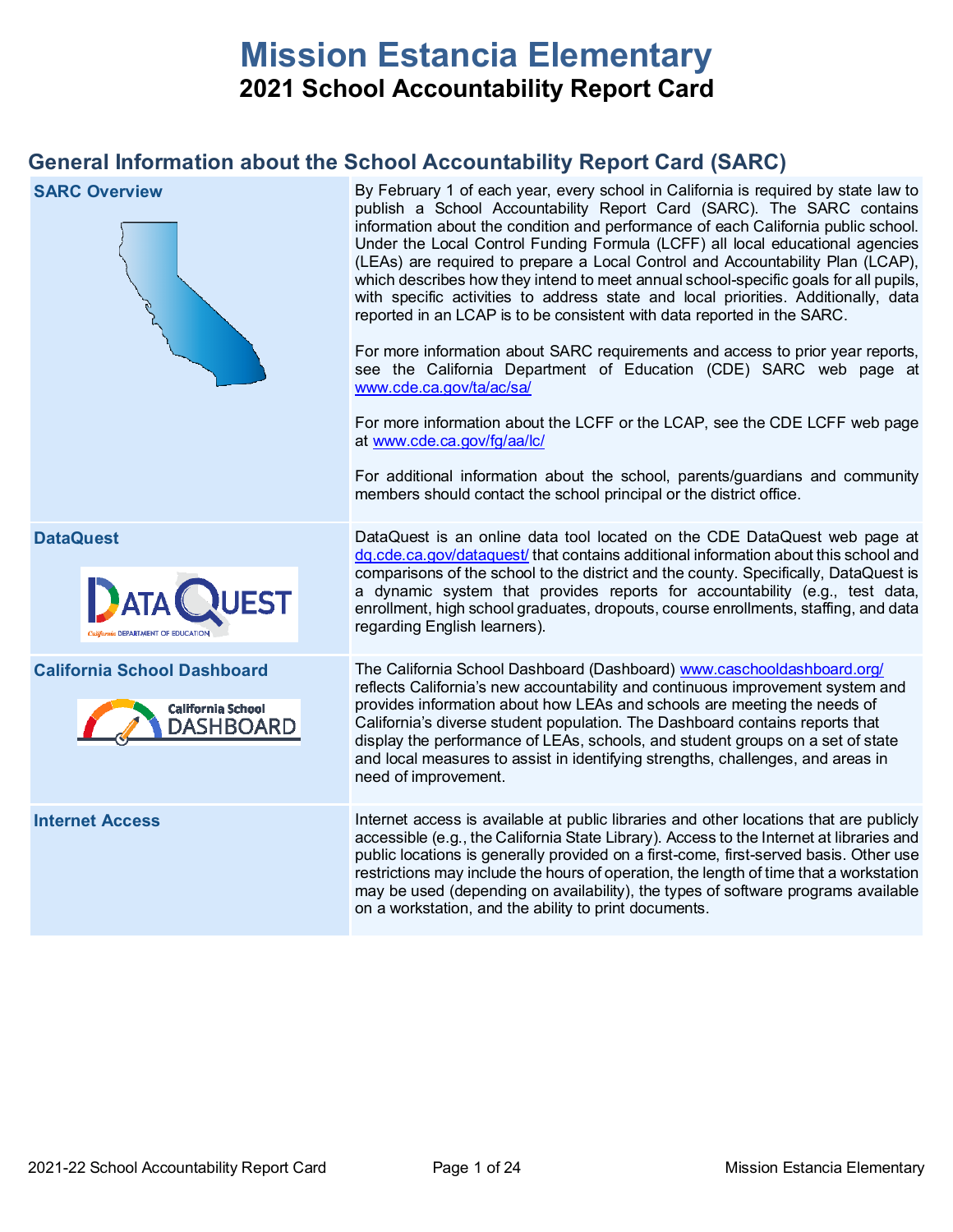## **2021-22 School Contact Information**

| <b>School Name</b>                                 | <b>Mission Estancia Elementary</b> |  |  |  |  |
|----------------------------------------------------|------------------------------------|--|--|--|--|
| <b>Street</b>                                      | 3330 Calle Barcelona               |  |  |  |  |
| City, State, Zip                                   | Carlsbad, CA 92009-9319            |  |  |  |  |
| <b>Phone Number</b>                                | (760) 943-2004                     |  |  |  |  |
| <b>Principal</b>                                   | Megan Power                        |  |  |  |  |
| <b>Email Address</b>                               | megan.power@eusd.net               |  |  |  |  |
| <b>School Website</b>                              | https://missionestancia.eusd.net/  |  |  |  |  |
| County-District-School (CDS) Code 37 68080 6108534 |                                    |  |  |  |  |

| <b>2021-22 District Contact Information</b> |                                                         |  |  |  |
|---------------------------------------------|---------------------------------------------------------|--|--|--|
| <b>District Name</b>                        | <b>Encinitas Union Elementary School District</b>       |  |  |  |
| <b>Phone Number</b>                         | 760.944.4300                                            |  |  |  |
| Superintendent                              | Andrée Grey                                             |  |  |  |
| <b>Email Address</b>                        | Andrée.Grey@eusd.net                                    |  |  |  |
| <b>District Website Address</b>             | https://www.eusd.net/our-district/school-accountability |  |  |  |

#### **2021-22 School Overview**

Encinitas Union School District serves the City of Encinitas and the La Costa area of Carlsbad in North San Diego County. Although located in the city of Carlsbad, Mission Estancia Elementary is actually one of nine schools in the impressive Encinitas Union School District. All of the District's schools have been recognized as California Distinguished Schools, and Mission Estancia has also been recognized as a 2007 National Blue Ribbon School as well as a recipient of the National PTA Award of Excellence.

We offer a full academic program from kindergarten through sixth grade to approximately 400 students. Our rigorous curriculum, focus on high quality instructional delivery and enrichment opportunities, support us in fulfilling the mission of creating 21st century citizens. Children explore and demonstrate their abilities through challenging academic activities as well as creative art, science enrichment, physical education, garden science and digital literacy. Students are also involved in SOAR (Sharing Our Acceptance and Responsibility), SWPPP(Storm Water Pollution Prevention Program), Mission Estancia Ambassadors (a student leadership team), and a Film Guild.

The teachers and staff are dedicated to continuous improvement, ensuring the academic success of every student and providing a safe and productive learning experience. We also offer a variety of choices for after school enrichment including second languages, Fit Kids, art enrichment, etc. . For struggling students, we provide intervention assistance during the day through the research-based programs in reading and math. For students on the cusp of grade level proficiency, we provide support to ensure they maintain skills for continued success. In addition, we work with our students that are performing above grade level to extend their learning and provide opportunities for extended learning experiences.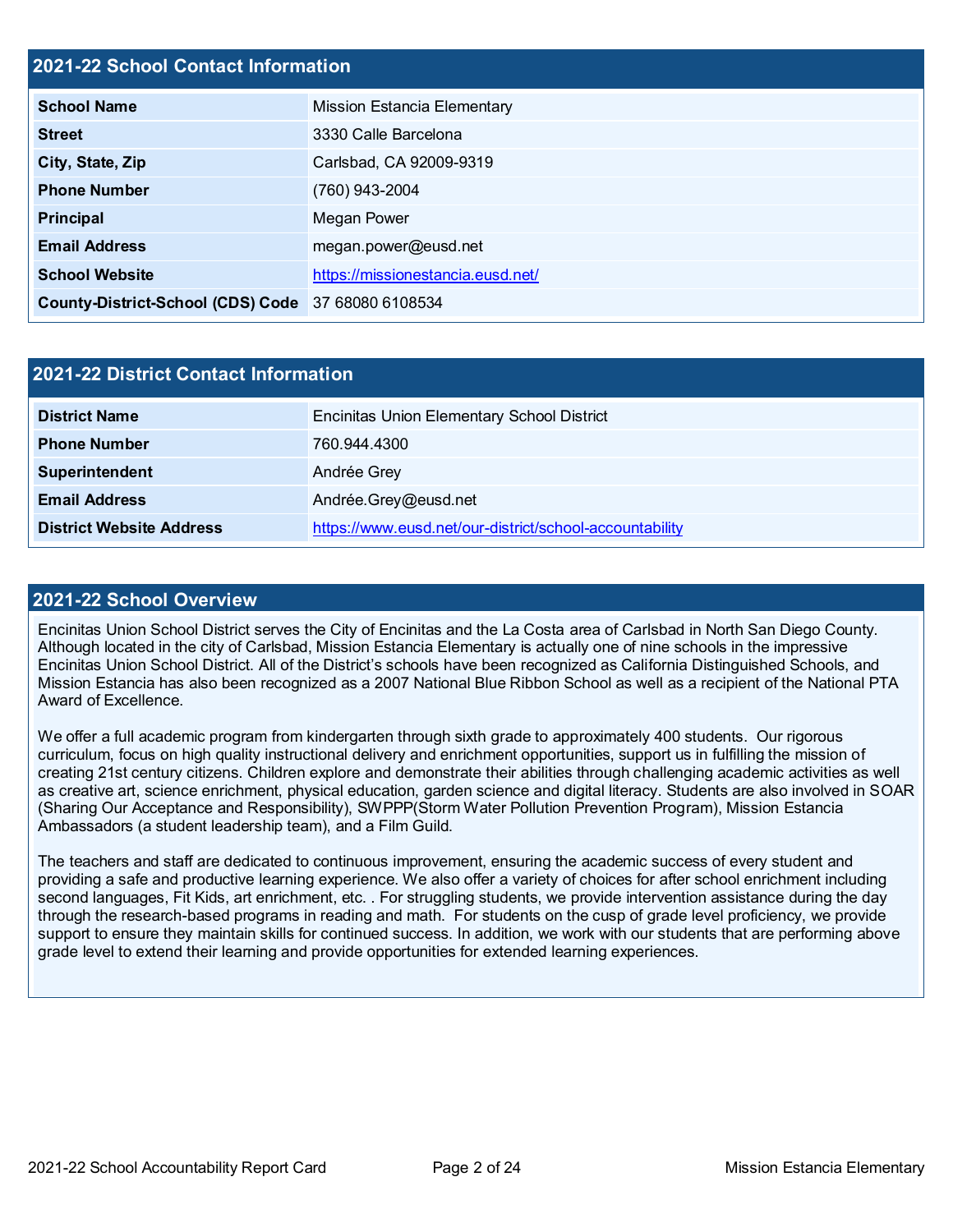## **About this School**

| 2020-21 Student Enrollment by Grade Level |                           |  |  |  |  |
|-------------------------------------------|---------------------------|--|--|--|--|
| <b>Grade Level</b>                        | <b>Number of Students</b> |  |  |  |  |
| Kindergarten                              | 102                       |  |  |  |  |
| Grade 1                                   | 114                       |  |  |  |  |
| Grade 2                                   | 114                       |  |  |  |  |
| Grade 3                                   | 118                       |  |  |  |  |
| Grade 4                                   | 94                        |  |  |  |  |
| Grade 5                                   | 122                       |  |  |  |  |
| Grade 6                                   | 132                       |  |  |  |  |
| <b>Total Enrollment</b>                   | 796                       |  |  |  |  |

# **2020-21 Student Enrollment by Student Group**

| <b>Student Group</b>                   | <b>Percent of Total Enrollment</b> |
|----------------------------------------|------------------------------------|
| Female                                 | 51.4                               |
| <b>Male</b>                            | 48.6                               |
| American Indian or Alaska Native       | 0.4                                |
| Asian                                  | 6.4                                |
| <b>Black or African American</b>       | 0.8                                |
| <b>Filipino</b>                        | 0.6                                |
| <b>Hispanic or Latino</b>              | 16.6                               |
| Native Hawaiian or Pacific Islander    | 0.3                                |
| <b>Two or More Races</b>               | 5.7                                |
| <b>White</b>                           | 67.6                               |
| <b>English Learners</b>                | 4.1                                |
| <b>Foster Youth</b>                    | 0.1                                |
| <b>Socioeconomically Disadvantaged</b> | 9.2                                |
| <b>Students with Disabilities</b>      | 14.7                               |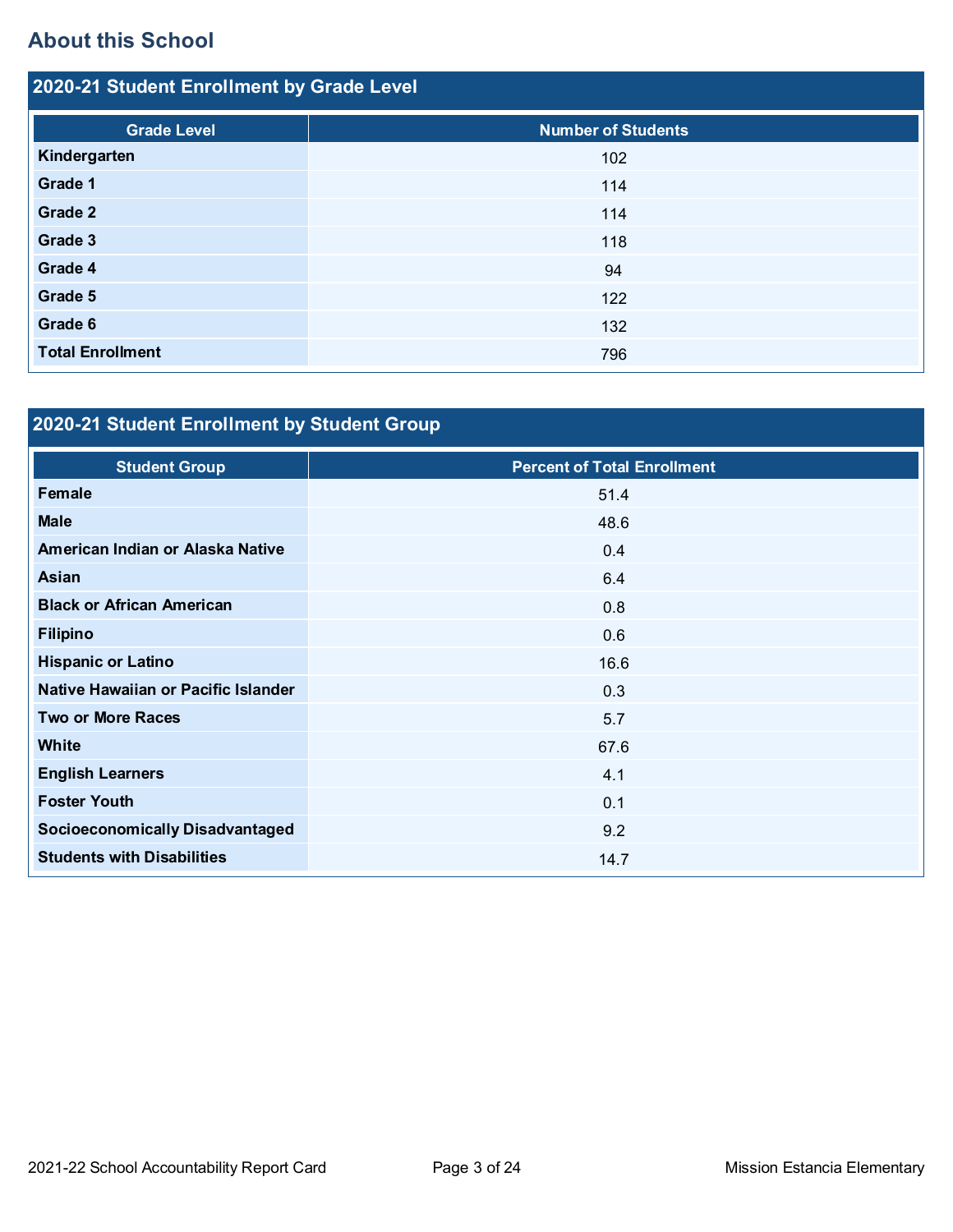## **A. Conditions of Learning State Priority: Basic**

The SARC provides the following information relevant to the State priority: Basic (Priority 1):

- Degree to which teachers are appropriately assigned and fully credentialed in the subject area and for the pupils they are teaching;
	- Pupils have access to standards-aligned instructional materials; and
- School facilities are maintained in good repair

Note: For more information refer to the Updated Teacher Equity Definitions web page at<https://www.cde.ca.gov/pd/ee/teacherequitydefinitions.asp>

## **2019-20 Teacher Preparation and Placement**

| <b>Authorization/Assignment</b>                                                                 | 2019-20 |
|-------------------------------------------------------------------------------------------------|---------|
| Fully (Preliminary or Clear) Credentialed for Subject and Student Placement (properly assigned) |         |
| <b>Intern Credential Holders Properly Assigned</b>                                              |         |
| Teachers Without Credentials and Misassignments ("ineffective" under ESSA)                      |         |
| Credentialed Teachers Assigned Out-of-Field ("out-of-field" under ESSA)                         |         |
| <b>Unknown</b>                                                                                  |         |
| <b>Total Teaching Positions</b>                                                                 |         |
|                                                                                                 |         |

Note: The data in this table is based on Full Time Equivalent (FTE) status. One FTE equals one staff member working full time; one FTE could also represent two staff members who each work 50 percent of full time. Additionally, an assignment is defined as a position that an educator is assigned to based on setting, subject, and grade level. An authorization is defined as the services that an educator is authorized to provide to students.

## **2019-20 Teachers Without Credentials and Misassignments (considered "ineffective" under ESSA)**

| <b>Authorization/Assignment</b>                              | 2019-20 |
|--------------------------------------------------------------|---------|
| <b>Permits and Waivers</b>                                   |         |
| <b>Misassignments</b>                                        |         |
| <b>Vacant Positions</b>                                      |         |
| <b>Total Teachers Without Credentials and Misassignments</b> |         |

## **2019-20 Credentialed Teachers Assigned Out-of-Field (considered "out-of-field" under ESSA)**

| <b>Indicator</b>                                       | 2019-20 |
|--------------------------------------------------------|---------|
| Credentialed Teachers Authorized on a Permit or Waiver |         |
| <b>Local Assignment Options</b>                        |         |
| <b>Total Out-of-Field Teachers</b>                     |         |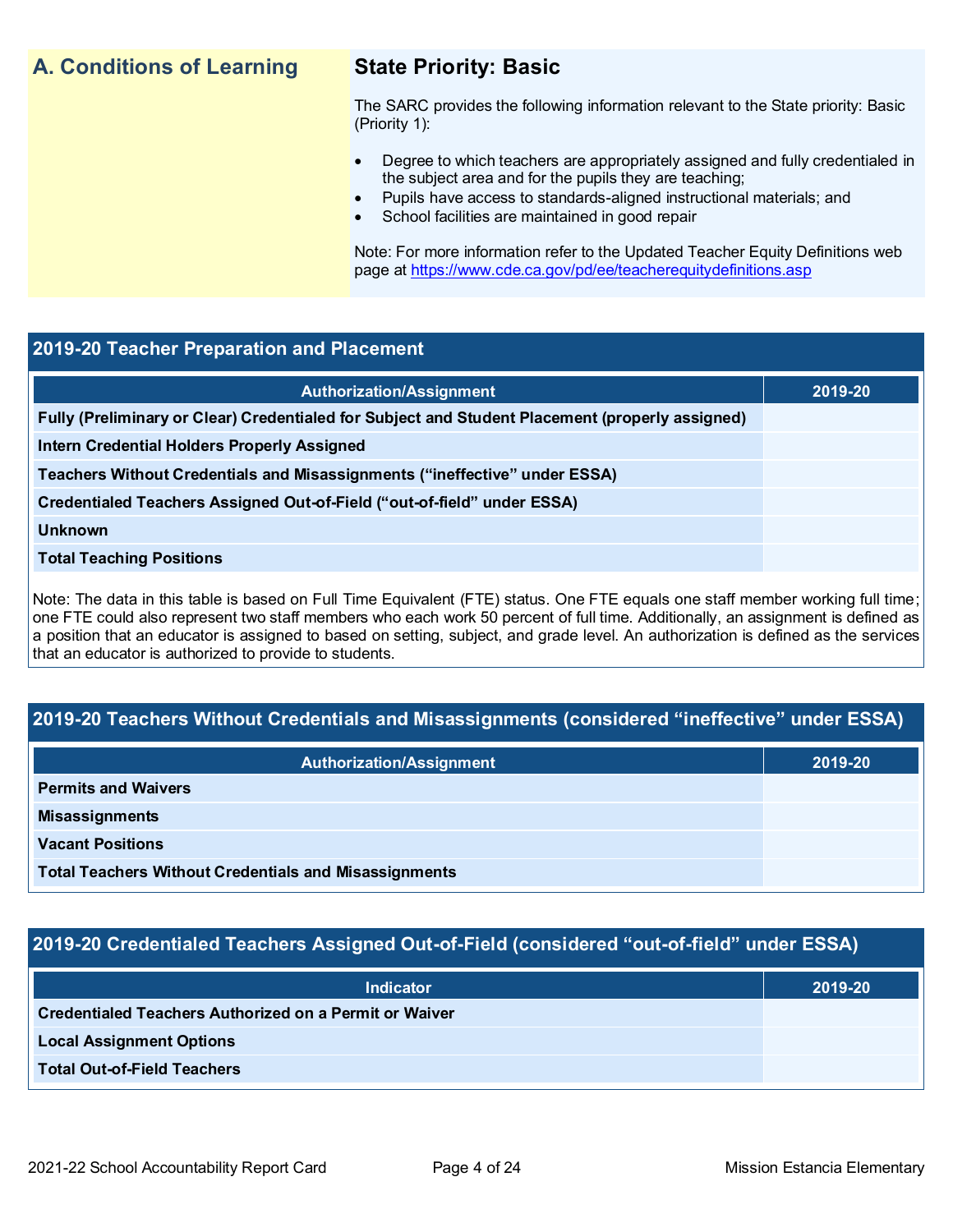## **2019-20 Class Assignments**

| <b>Indicator</b>                                                                                                                                    | 2019-20 |
|-----------------------------------------------------------------------------------------------------------------------------------------------------|---------|
| <b>Misassignments for English Learners</b><br>(a percentage of all the classes with English learners taught by teachers that are misassigned)       |         |
| No credential, permit or authorization to teach<br>(a percentage of all the classes taught by teachers with no record of an authorization to teach) |         |

## **2021-22 Quality, Currency, Availability of Textbooks and Other Instructional Materials**

**Year and month in which the data were collected September, 2021** September, 2021

| <b>Subject</b>                | Textbooks and Other Instructional Materials/year of<br><b>Adoption</b> | <b>From</b><br><b>Most</b><br><b>Recent</b><br><b>Adoption</b> | <b>Percent</b><br><b>Students</b><br><b>Lacking Own</b><br><b>Assigned</b><br>Copy |
|-------------------------------|------------------------------------------------------------------------|----------------------------------------------------------------|------------------------------------------------------------------------------------|
| <b>Reading/Language Arts</b>  | National Geographic/2017                                               | Yes                                                            | 0                                                                                  |
| <b>Mathematics</b>            | Scott Foresman-Addison Wesley/2009                                     | Yes                                                            | 0                                                                                  |
| <b>Science</b>                | Houghton Mifflin/2007                                                  | Yes                                                            | 0                                                                                  |
| <b>History-Social Science</b> | Harcourt/2006                                                          | Yes                                                            | 0                                                                                  |

## **School Facility Conditions and Planned Improvements**

Mission Estancia Elementary School provides a safe, clean environment for students, staff and volunteers. School facilities were built in 1990 and currently include a maker-space, media center, multi-purpose room, staff lounge, 29 permanent classrooms, two playgrounds and a beautiful school garden used by both students and the school community.

District maintenance supervisors are proactive and conduct inspections at school sites on a continual basis. Repairs necessary to keep the school in good repair and working order are completed in a timely manner. A work order process is used to ensure efficient service and that emergency repairs are given the highest priority. District maintenance has indicated that 100% of all toilets on school grounds are in working order.

| Year and month of the most recent FIT report                 |              |   |                          | February 2021                                    |  |
|--------------------------------------------------------------|--------------|---|--------------------------|--------------------------------------------------|--|
| <b>System Inspected</b>                                      | Rate<br>Good |   | Rate Rate<br>Fair   Poor | <b>Repair Needed and Action Taken or Planned</b> |  |
| <b>Systems:</b><br>Gas Leaks, Mechanical/HVAC, Sewer         | X            |   |                          |                                                  |  |
| Interior:<br><b>Interior Surfaces</b>                        |              | X |                          | Stained ceiling tiles from previous water damage |  |
| Cleanliness:<br>Overall Cleanliness, Pest/Vermin Infestation | $\times$     |   |                          |                                                  |  |
| <b>Electrical</b>                                            | X            |   |                          |                                                  |  |
| <b>Restrooms/Fountains:</b><br>Restrooms, Sinks/ Fountains   | $\times$     |   |                          |                                                  |  |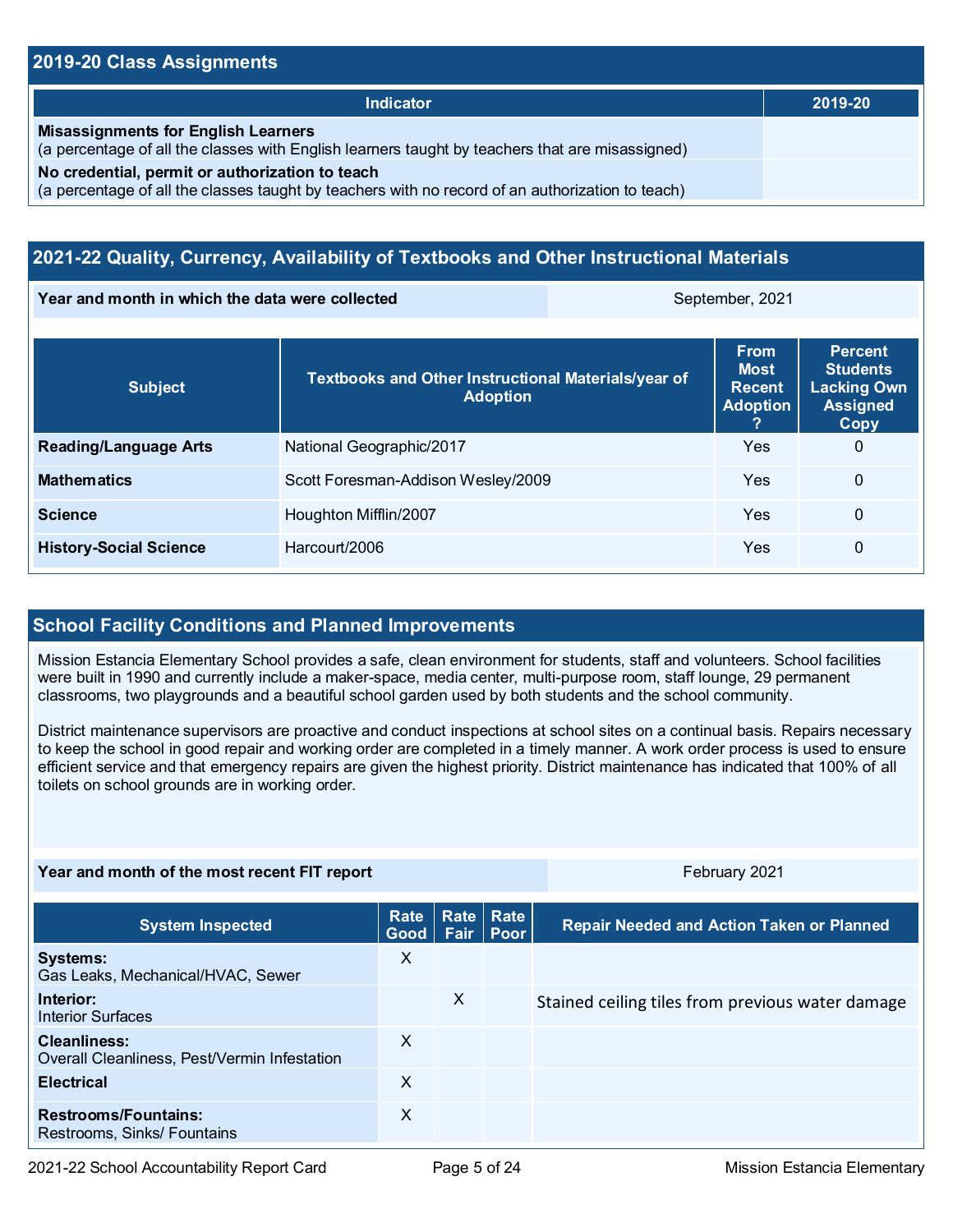| <b>School Facility Conditions and Planned Improvements</b>                    |   |  |                                                   |  |  |
|-------------------------------------------------------------------------------|---|--|---------------------------------------------------|--|--|
| Safety:<br>Fire Safety, Hazardous Materials                                   | X |  |                                                   |  |  |
| Structural:<br><b>Structural Damage, Roofs</b>                                | X |  | Sections of roofing membrane with some<br>wearing |  |  |
| <b>External:</b><br>Playground/School Grounds, Windows/<br>Doors/Gates/Fences | X |  |                                                   |  |  |

| <b>Overall Facility Rate</b> |      |             |      |  |  |  |
|------------------------------|------|-------------|------|--|--|--|
| <b>Exemplary</b>             | Good | <b>Fair</b> | Poor |  |  |  |
|                              |      |             |      |  |  |  |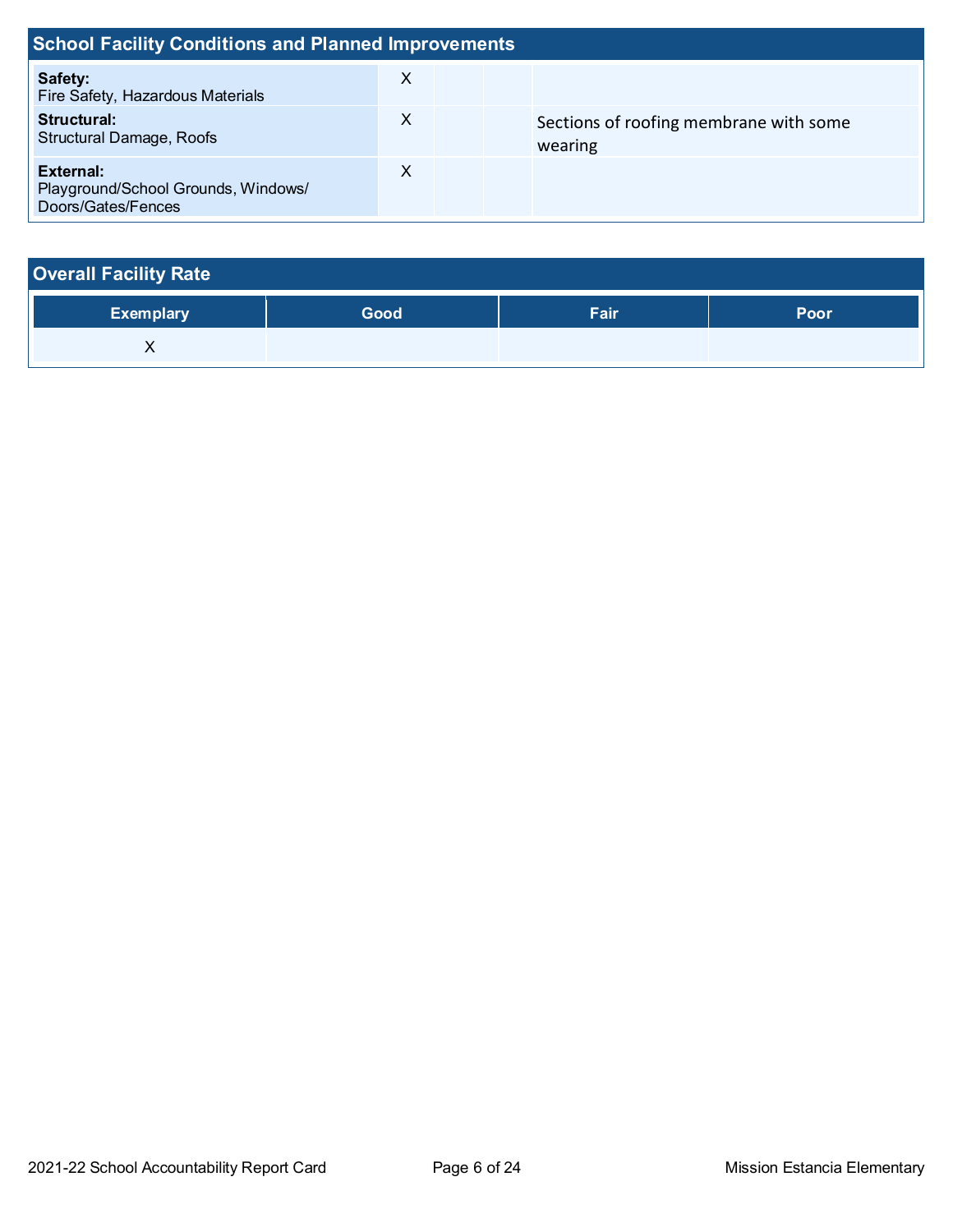## **B. Pupil Outcomes State Priority: Pupil Achievement**

The SARC provides the following information relevant to the State priority: Pupil Achievement (Priority 4):

#### **Statewide Assessments**

(i.e., California Assessment of Student Performance and Progress [CAASPP] System includes the Smarter Balanced Summative Assessments for students in the general education population and the California Alternate Assessments [CAAs] for English language arts/literacy [ELA] and mathematics given in grades three through eight and grade eleven. Only eligible students may participate in the administration of the CAAs. CAAs items are aligned with alternate achievement standards, which are linked with the Common Core State Standards [CCSS] for students with the most significant cognitive disabilities).

The CAASPP System encompasses the following assessments and student participation requirements:

- 1. **Smarter Balanced Summative Assessments and CAAs for ELA** in grades three through eight and grade eleven.
- 2. **Smarter Balanced Summative Assessments and CAAs for mathematics** in grades three through eight and grade eleven.
- 3. **California Science Test (CAST) and CAAs for Science** in grades five, eight, and once in high school (i.e., grade ten, eleven, or twelve).

#### **SARC Reporting in the 2020-2021 School Year Only**

Where the most viable option, LEAs were required to administer the statewide summative assessment in ELA and mathematics. Where a statewide summative assessment was not the most viable option for the LEA (or for one or more gradelevel[s] within the LEA) due to the pandemic, LEAs were allowed to report results from a different assessment that met the criteria established by the State Board of Education (SBE) on March 16, 2021. The assessments were required to be:

- Aligned with CA CCSS for ELA and mathematics;
- Available to students in grades 3 through 8, and grade 11; and
- Uniformly administered across a grade, grade span, school, or district to all eligible students.

#### **Options**

Note that the CAAs could only be administered in-person following health and safety requirements. If it was not viable for the LEA to administer the CAAs in person with health and safety guidelines in place, the LEA was directed to not administer the tests. There were no other assessment options available for the CAAs. Schools administered the Smarter Balanced Summative Assessments for ELA and mathematics, other assessments that meet the SBE criteria, or a combination of both, and they could only choose one of the following:

- Smarter Balanced ELA and mathematics summative assessments;
- Other assessments meeting the SBE criteria; or
- Combination of Smarter Balanced ELA and mathematics summative assessments and other assessments.

The percentage of students who have successfully completed courses that satisfy the requirements for entrance to the University of California and the California State University, or career technical education sequences or programs of study.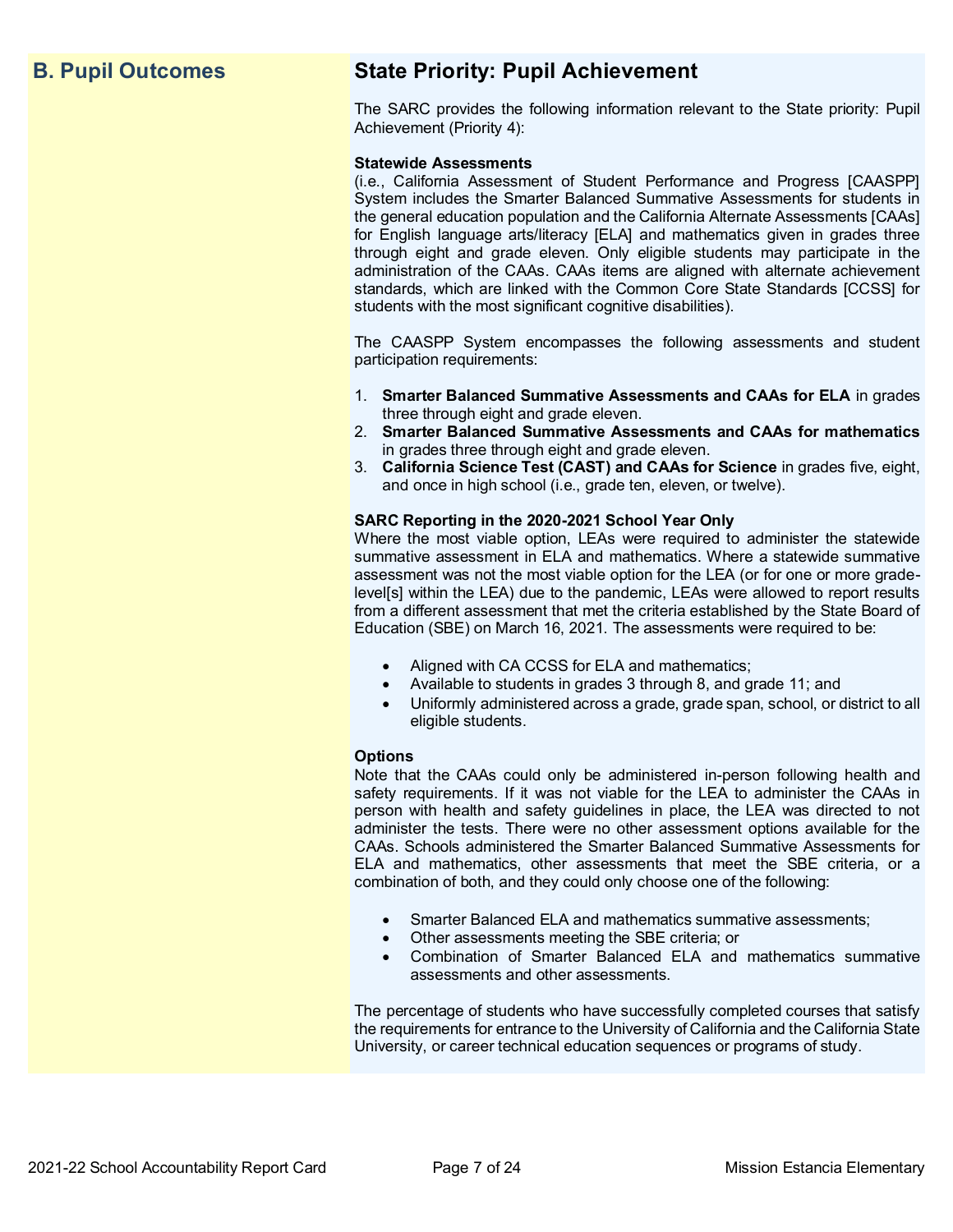## **Percentage of Students Meeting or Exceeding the State Standard on CAASPP**

This table displays CAASPP test results in ELA and mathematics for all students grades three through eight and grade eleven taking and completing a state-administered assessment.

The 2019-2020 data cells with N/A values indicate that the 2019-2020 data are not available due to the COVID-19 pandemic and resulting summative test suspension. The Executive Order N-30-20 was issued which waived the assessment, accountability, and reporting requirements for the 2019-2020 school year.

The 2020-2021 data cells have N/A values because these data are not comparable to other year data due to the COVID-19 pandemic during the 2020-2021 school year. Where the CAASPP assessments in ELA and/or mathematics is not the most viable option, the LEAs were allowed to administer local assessments. Therefore, the 2020-2021 data between school years for the school, district, state are not an accurate comparison. As such, it is inappropriate to compare results of the 2020-2021 school year to other school years.

| <b>Subject</b>                                                 | <b>School</b><br>2019-20 | <b>School</b><br>2020-21 | <b>District</b><br>2019-20 | <b>District</b><br>2020-21 | <b>State</b><br>2019-20 | <b>State</b><br>2020-21 |
|----------------------------------------------------------------|--------------------------|--------------------------|----------------------------|----------------------------|-------------------------|-------------------------|
| <b>English Language Arts/Literacy</b><br>$(grades 3-8 and 11)$ | N/A                      | N/A                      | N/A                        | N/A                        | N/A                     | N/A                     |
| <b>Mathematics</b><br>$(grades 3-8 and 11)$                    | N/A                      | N/A                      | N/A                        | N/A                        | N/A                     | N/A                     |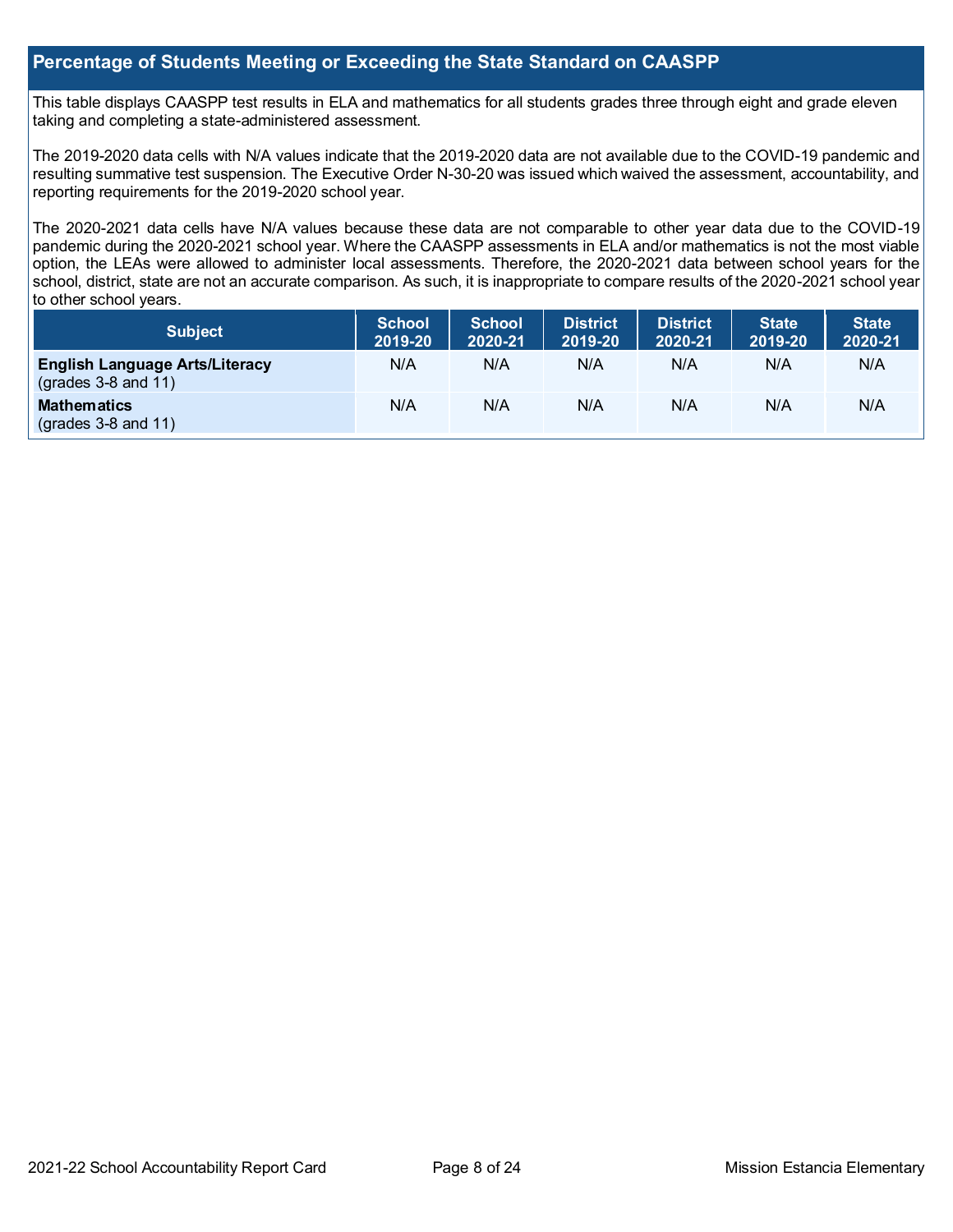## **2020-21 CAASPP Test Results in ELA by Student Group**

This table displays CAASPP test results in ELA by student group for students grades three through eight and grade eleven taking and completing a state-administered assessment. The CDE will populate this table for schools in cases where the school administered the CAASPP assessment. In cases where the school administered a local assessment instead of CAASPP, the CDE will populate this table with "NT" values, meaning this school did not test students using the CAASPP. See the local assessment(s) table for more information.

| <b>CAASPP</b><br><b>Student Groups</b>               | <b>CAASPP</b><br><b>Total</b><br><b>Enrollment</b> | <b>CAASPP</b><br><b>Number</b><br><b>Tested</b> | <b>CAASPP</b><br><b>Percent</b><br><b>Tested</b> | <b>CAASPP</b><br><b>Percent</b><br><b>Not Tested</b> | <b>CAASPP</b><br><b>Percent</b><br>Met or<br><b>Exceeded</b> |
|------------------------------------------------------|----------------------------------------------------|-------------------------------------------------|--------------------------------------------------|------------------------------------------------------|--------------------------------------------------------------|
| <b>All Students</b>                                  | 502                                                | <b>NT</b>                                       | <b>NT</b>                                        | <b>NT</b>                                            | <b>NT</b>                                                    |
| <b>Female</b>                                        | 251                                                | <b>NT</b>                                       | <b>NT</b>                                        | <b>NT</b>                                            | <b>NT</b>                                                    |
| <b>Male</b>                                          | 251                                                | <b>NT</b>                                       | <b>NT</b>                                        | <b>NT</b>                                            | <b>NT</b>                                                    |
| American Indian or Alaska Native                     | $\overline{\phantom{a}}$                           | <b>NT</b>                                       | <b>NT</b>                                        | <b>NT</b>                                            | <b>NT</b>                                                    |
| <b>Asian</b>                                         | 25                                                 | <b>NT</b>                                       | <b>NT</b>                                        | <b>NT</b>                                            | <b>NT</b>                                                    |
| <b>Black or African American</b>                     | --                                                 | <b>NT</b>                                       | <b>NT</b>                                        | <b>NT</b>                                            | <b>NT</b>                                                    |
| <b>Filipino</b>                                      | $-$                                                | <b>NT</b>                                       | <b>NT</b>                                        | <b>NT</b>                                            | <b>NT</b>                                                    |
| <b>Hispanic or Latino</b>                            | 103                                                | <b>NT</b>                                       | <b>NT</b>                                        | <b>NT</b>                                            | <b>NT</b>                                                    |
| Native Hawaiian or Pacific Islander                  | $\overline{\phantom{a}}$                           | <b>NT</b>                                       | <b>NT</b>                                        | <b>NT</b>                                            | <b>NT</b>                                                    |
| <b>Two or More Races</b>                             | 38                                                 | <b>NT</b>                                       | <b>NT</b>                                        | <b>NT</b>                                            | <b>NT</b>                                                    |
| <b>White</b>                                         | 326                                                | <b>NT</b>                                       | <b>NT</b>                                        | <b>NT</b>                                            | <b>NT</b>                                                    |
| <b>English Learners</b>                              | 24                                                 | <b>NT</b>                                       | <b>NT</b>                                        | <b>NT</b>                                            | <b>NT</b>                                                    |
| <b>Foster Youth</b>                                  | 0                                                  | $\mathbf 0$                                     | $\overline{0}$                                   | $\overline{0}$                                       | $\mathbf 0$                                                  |
| <b>Homeless</b>                                      | $\hspace{0.05cm}$ – $\hspace{0.05cm}$              | <b>NT</b>                                       | <b>NT</b>                                        | <b>NT</b>                                            | <b>NT</b>                                                    |
| <b>Military</b>                                      | 0                                                  | $\pmb{0}$                                       | $\mathbf 0$                                      | $\overline{0}$                                       | 0                                                            |
| <b>Socioeconomically Disadvantaged</b>               | 67                                                 | <b>NT</b>                                       | <b>NT</b>                                        | <b>NT</b>                                            | <b>NT</b>                                                    |
| <b>Students Receiving Migrant Education Services</b> | $- -$                                              | <b>NT</b>                                       | <b>NT</b>                                        | <b>NT</b>                                            | <b>NT</b>                                                    |
| <b>Students with Disabilities</b>                    | 100                                                | <b>NT</b>                                       | <b>NT</b>                                        | <b>NT</b>                                            | <b>NT</b>                                                    |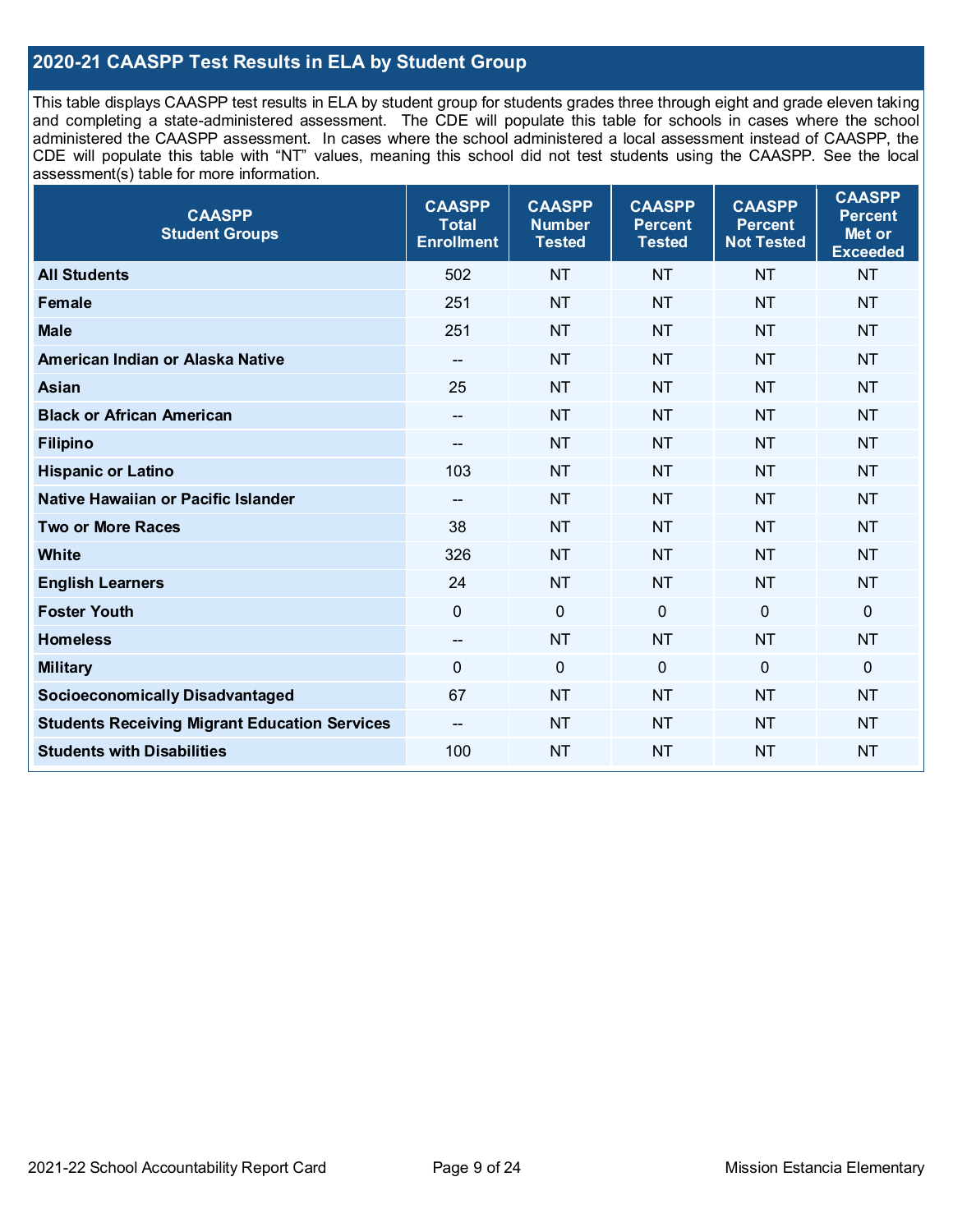## **2020-21 CAASPP Test Results in Math by Student Group**

This table displays CAASPP test results in Math by student group for students grades three through eight and grade eleven taking and completing a state-administered assessment. The CDE will populate this table for schools in cases where the school administered the CAASPP assessment. In cases where the school administered a local assessment instead of CAASPP, the CDE will populate this table with "NT" values, meaning this school did not test students using the CAASPP. See the local assessment(s) table for more information.

| <b>CAASPP</b><br><b>Student Groups</b>               | <b>CAASPP</b><br><b>Total</b><br><b>Enrollment</b> | <b>CAASPP</b><br><b>Number</b><br><b>Tested</b> | <b>CAASPP</b><br><b>Percent</b><br><b>Tested</b> | <b>CAASPP</b><br><b>Percent</b><br><b>Not Tested</b> | <b>CAASPP</b><br><b>Percent</b><br>Met or<br><b>Exceeded</b> |
|------------------------------------------------------|----------------------------------------------------|-------------------------------------------------|--------------------------------------------------|------------------------------------------------------|--------------------------------------------------------------|
| <b>All Students</b>                                  | 502                                                | <b>NT</b>                                       | <b>NT</b>                                        | <b>NT</b>                                            | <b>NT</b>                                                    |
| <b>Female</b>                                        | 251                                                | <b>NT</b>                                       | <b>NT</b>                                        | <b>NT</b>                                            | <b>NT</b>                                                    |
| <b>Male</b>                                          | 251                                                | <b>NT</b>                                       | <b>NT</b>                                        | <b>NT</b>                                            | <b>NT</b>                                                    |
| American Indian or Alaska Native                     | $\overline{\phantom{a}}$                           | <b>NT</b>                                       | <b>NT</b>                                        | <b>NT</b>                                            | <b>NT</b>                                                    |
| Asian                                                | 25                                                 | <b>NT</b>                                       | <b>NT</b>                                        | <b>NT</b>                                            | <b>NT</b>                                                    |
| <b>Black or African American</b>                     | $\hspace{0.05cm}$ – $\hspace{0.05cm}$              | NT                                              | <b>NT</b>                                        | <b>NT</b>                                            | <b>NT</b>                                                    |
| <b>Filipino</b>                                      | $\overline{a}$                                     | <b>NT</b>                                       | <b>NT</b>                                        | <b>NT</b>                                            | <b>NT</b>                                                    |
| <b>Hispanic or Latino</b>                            | 103                                                | <b>NT</b>                                       | <b>NT</b>                                        | <b>NT</b>                                            | <b>NT</b>                                                    |
| Native Hawaiian or Pacific Islander                  | --                                                 | <b>NT</b>                                       | <b>NT</b>                                        | <b>NT</b>                                            | <b>NT</b>                                                    |
| <b>Two or More Races</b>                             | 38                                                 | <b>NT</b>                                       | <b>NT</b>                                        | <b>NT</b>                                            | <b>NT</b>                                                    |
| <b>White</b>                                         | 326                                                | <b>NT</b>                                       | <b>NT</b>                                        | <b>NT</b>                                            | <b>NT</b>                                                    |
| <b>English Learners</b>                              | 24                                                 | <b>NT</b>                                       | <b>NT</b>                                        | <b>NT</b>                                            | <b>NT</b>                                                    |
| <b>Foster Youth</b>                                  | $\mathbf 0$                                        | $\mathbf 0$                                     | $\mathbf 0$                                      | $\Omega$                                             | $\mathbf 0$                                                  |
| <b>Homeless</b>                                      | $\hspace{0.05cm}$ – $\hspace{0.05cm}$              | <b>NT</b>                                       | <b>NT</b>                                        | <b>NT</b>                                            | <b>NT</b>                                                    |
| <b>Military</b>                                      | $\mathbf 0$                                        | $\mathbf 0$                                     | $\mathbf 0$                                      | $\mathbf 0$                                          | $\mathbf 0$                                                  |
| <b>Socioeconomically Disadvantaged</b>               | 67                                                 | <b>NT</b>                                       | <b>NT</b>                                        | <b>NT</b>                                            | <b>NT</b>                                                    |
| <b>Students Receiving Migrant Education Services</b> | $-$                                                | <b>NT</b>                                       | <b>NT</b>                                        | <b>NT</b>                                            | <b>NT</b>                                                    |
| <b>Students with Disabilities</b>                    | 100                                                | <b>NT</b>                                       | <b>NT</b>                                        | <b>NT</b>                                            | <b>NT</b>                                                    |

## **2020-21 Local Assessment Test Results in ELA by Student Group**

This table displays Local Assessment test results in ELA by student group for students grades three through eight and grade eleven. LEAs/schools will populate this table for schools in cases where the school administered a local assessment. In cases where the school administered the CAASPP assessment, LEAs/schools will populate this table with "N/A" values in all cells, meaning this table is Not Applicable for this school.

| Literably<br><b>Student Groups</b> | Literably<br><b>Total</b><br><b>Enrollment</b> | Literably<br><b>Number</b><br><b>Tested</b> | Literably<br><b>Percent</b><br><b>Tested</b> | Literably<br><b>Percent</b><br><b>Not Tested</b> | Literably<br><b>Percent</b><br>At or Above<br><b>Grade Level</b> |
|------------------------------------|------------------------------------------------|---------------------------------------------|----------------------------------------------|--------------------------------------------------|------------------------------------------------------------------|
| <b>All Students</b>                | 555                                            | 471                                         | 84.9%                                        | 15.10%                                           | 74.9%                                                            |
| Female                             | 237                                            | 219                                         | 92.41                                        | 7.59                                             | 86.76                                                            |
| <b>Male</b>                        | 229                                            | 218                                         | 95.2                                         | 7.59                                             | 86.76                                                            |
| American Indian or Alaska Native   |                                                | 1                                           |                                              |                                                  |                                                                  |
| <b>Asian</b>                       | 22                                             | 21                                          | 95.45                                        | 4.55                                             | 85.71                                                            |

2021-22 School Accountability Report Card Page 10 of 24 Mission Estancia Elementary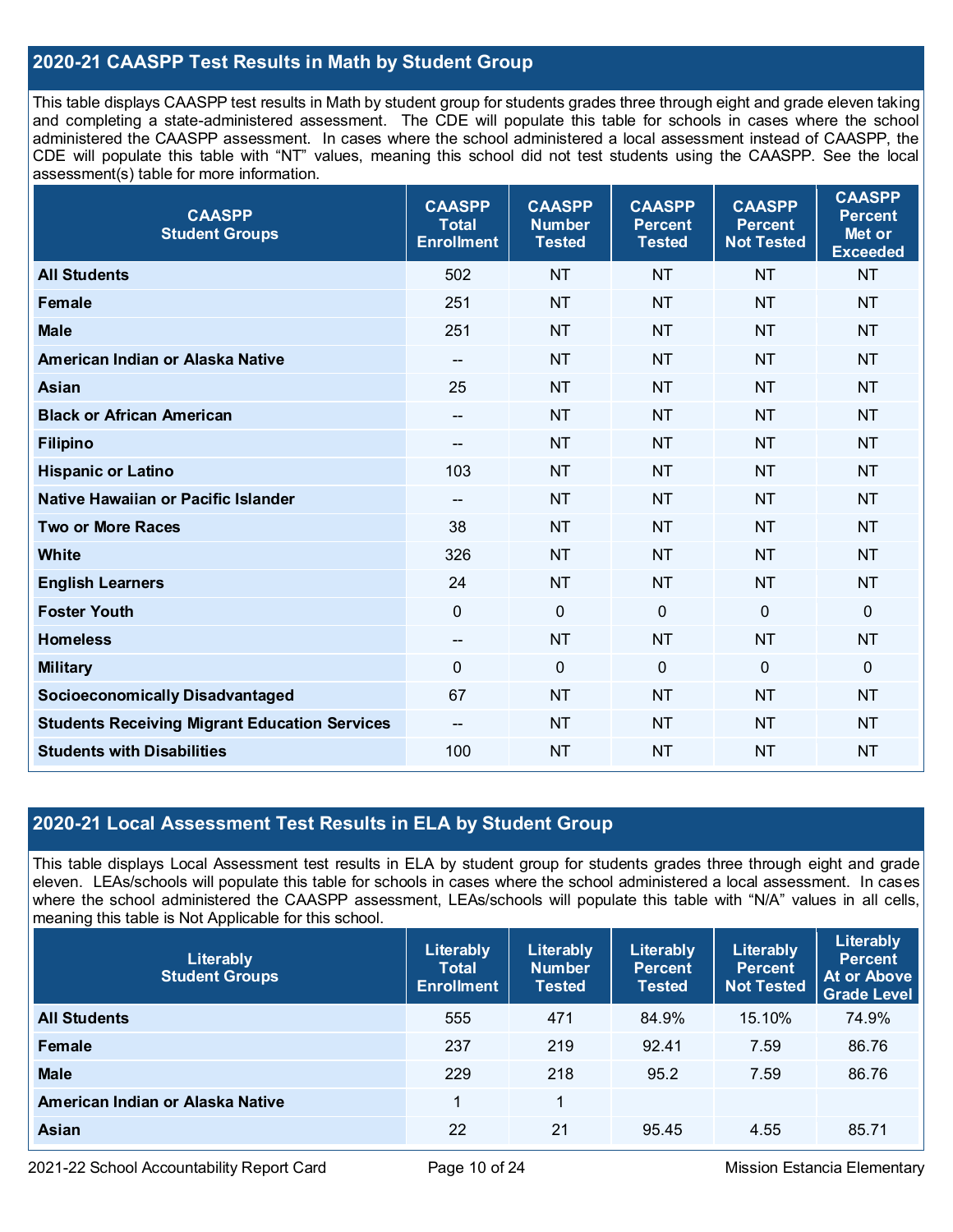| <b>Black or African American</b>                                                           | 3   | 3   |       |       |       |
|--------------------------------------------------------------------------------------------|-----|-----|-------|-------|-------|
|                                                                                            |     |     |       |       |       |
| <b>Filipino</b>                                                                            | 3   | 3   |       |       |       |
| <b>Hispanic or Latino</b>                                                                  | 85  | 82  | 96.47 | 3.53  | 68.29 |
| <b>Two or More Races</b>                                                                   | 32  | 30  | 93.35 | 6.25  | 80    |
| White                                                                                      | 316 | 295 | 93.35 | 6.65  | 85.08 |
| <b>English Learners</b>                                                                    | 16  | 15  | 93.75 | 6.25  | 40    |
| <b>Socioeconomically Disadvantaged</b>                                                     | 40  | 35  | 87.5  | 12.5  | 74.29 |
| <b>Students with Disabilities</b>                                                          | 99  | 87  | 87.88 | 12.12 | 50.57 |
| *At or above the grade-level standard in the context of the local assessment administered. |     |     |       |       |       |

## **2020-21 Local Assessment Test Results in Math by Student Group**

This table displays Local Assessment test results in Math by student group for students grades three through eight and grade eleven. LEAs/schools will populate this table for schools in cases where the school administered a local assessment. In cases where the school administered the CAASPP assessment, LEAs/schools will populate this table with "N/A" values in all cells, meaning this table is Not Applicable for this school.

| <b>iReady</b><br><b>Student Groups</b>                                                     | <b>iReady</b><br><b>Total</b><br><b>Enrollment</b> | <b>iReady</b><br><b>Number</b><br><b>Tested</b> | <b>iReady</b><br><b>Percent</b><br><b>Tested</b> | <b>iReady</b><br><b>Percent</b><br><b>Not Tested</b> | <b>iReady</b><br><b>Percent</b><br><b>At or Above</b><br><b>Grade Level</b> |
|--------------------------------------------------------------------------------------------|----------------------------------------------------|-------------------------------------------------|--------------------------------------------------|------------------------------------------------------|-----------------------------------------------------------------------------|
| <b>All Students</b>                                                                        | 466                                                | 443                                             | 95.06                                            | 4.94                                                 | 64.79                                                                       |
| Female                                                                                     | 237                                                | 223                                             | 94.09                                            | 5.91                                                 | 60.54                                                                       |
| <b>Male</b>                                                                                | 229                                                | 220                                             | 96.07                                            | 3.93                                                 | 69.09                                                                       |
| American Indian or Alaska Native                                                           | 1                                                  | 1                                               | $\qquad \qquad -$                                | $\overline{\phantom{a}}$                             | --                                                                          |
| <b>Asian</b>                                                                               | 22                                                 | 21                                              | 95.45                                            | 4.55                                                 | 90.48                                                                       |
| <b>Black or African American</b>                                                           | 3                                                  | 3                                               | $-$                                              | --                                                   | $\overline{\phantom{m}}$                                                    |
| <b>Filipino</b>                                                                            | 3                                                  | 3                                               | --                                               |                                                      | --                                                                          |
| <b>Hispanic or Latino</b>                                                                  | 85                                                 | 85                                              | 100                                              |                                                      | 42.35                                                                       |
| <b>Two or More Races</b>                                                                   | 32                                                 | 31                                              | 96.88                                            | 3.12                                                 | 61.29                                                                       |
| <b>White</b>                                                                               | 316                                                | 296                                             | 93.67                                            | 6.33                                                 | 70.95                                                                       |
| <b>English Learners</b>                                                                    | 16                                                 | 15                                              | 93.75                                            | 6.25                                                 | 40                                                                          |
| <b>Socioeconomically Disadvantaged</b>                                                     | 40                                                 | 37                                              | 92.5                                             | 7.5                                                  | 43.24                                                                       |
| <b>Students Receiving Migrant Education Services</b>                                       | 1                                                  | 1                                               |                                                  | --                                                   | $\qquad \qquad \qquad -$                                                    |
| <b>Students with Disabilities</b>                                                          | 99                                                 | 90                                              | 90.91                                            | 9.09                                                 | 35.56                                                                       |
| *At or above the grade-level standard in the context of the local assessment administered. |                                                    |                                                 |                                                  |                                                      |                                                                             |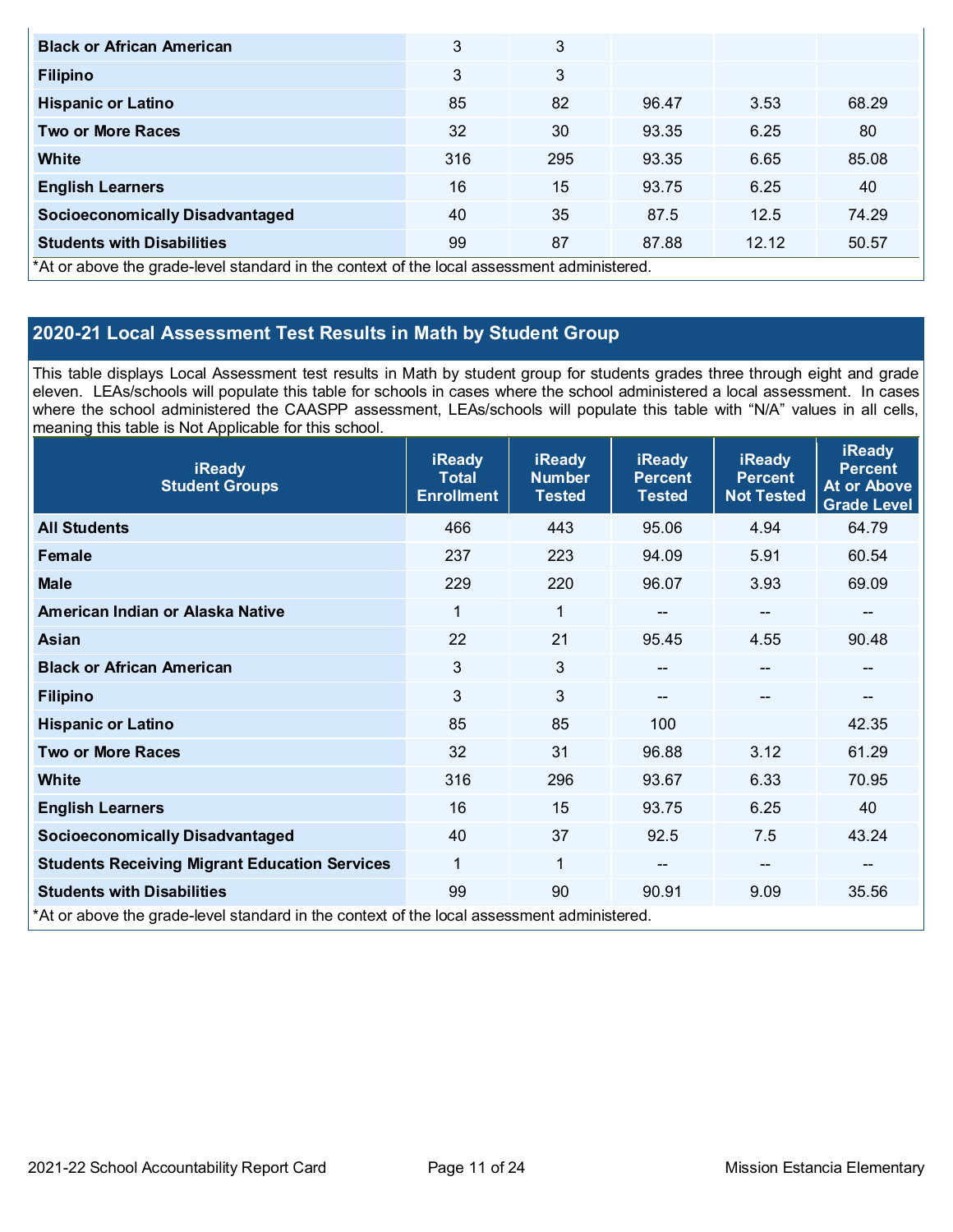## **CAASPP Test Results in Science for All Students**

This table displays the percentage of all students grades five, eight, and High School meeting or exceeding the State Standard.

The 2019-2020 data cells with N/A values indicate that the 2019-2020 data are not available due to the COVID-19 pandemic and resulting summative testing suspension. The Executive Order N-30-20 was issued which waived the assessment, accountability, and reporting requirements for the 2019-2020 school year.

For any 2020-2021 data cells with N/T values indicate that this school did not test students using the CAASPP Science.

| <b>Subject</b>                                  | <b>School</b> | <b>School</b> | <b>District</b> | <b>District</b> | <b>State</b> | <b>State</b> |
|-------------------------------------------------|---------------|---------------|-----------------|-----------------|--------------|--------------|
|                                                 | 2019-20       | 2020-21       | 2019-20         | 2020-21         | 2019-20      | 2020-21      |
| <b>Science</b><br>(grades 5, 8 and high school) | N/A           | NT            | N/A             | NT              | N/A          | 28.72        |

## **2020-21 CAASPP Test Results in Science by Student Group**

This table displays CAASPP test results in Science by student group for students grades five, eight, and High School. For any data cells with N/T values indicate that this school did not test students using the CAASPP Science.

| <b>Student Group</b>                                 | <b>Total</b><br><b>Enrollment</b> | <b>Number</b><br><b>Tested</b> | <b>Percent</b><br><b>Tested</b> | <b>Percent</b><br><b>Not Tested</b> | <b>Percent</b><br>Met or<br><b>Exceeded</b> |
|------------------------------------------------------|-----------------------------------|--------------------------------|---------------------------------|-------------------------------------|---------------------------------------------|
| <b>All Students</b>                                  | 135                               | <b>NT</b>                      | <b>NT</b>                       | <b>NT</b>                           | <b>NT</b>                                   |
| <b>Female</b>                                        | 68                                | <b>NT</b>                      | <b>NT</b>                       | <b>NT</b>                           | <b>NT</b>                                   |
| <b>Male</b>                                          | 67                                | <b>NT</b>                      | <b>NT</b>                       | <b>NT</b>                           | <b>NT</b>                                   |
| American Indian or Alaska Native                     | 0                                 | $\mathbf 0$                    | $\mathbf{0}$                    | $\mathbf 0$                         | $\mathbf 0$                                 |
| <b>Asian</b>                                         | $-$                               | <b>NT</b>                      | <b>NT</b>                       | <b>NT</b>                           | <b>NT</b>                                   |
| <b>Black or African American</b>                     | 0                                 | $\mathbf 0$                    | $\mathbf 0$                     | $\mathbf 0$                         | $\mathbf 0$                                 |
| <b>Filipino</b>                                      | 0                                 | $\mathbf 0$                    | $\mathbf{0}$                    | $\Omega$                            | $\mathbf 0$                                 |
| <b>Hispanic or Latino</b>                            | 33                                | <b>NT</b>                      | <b>NT</b>                       | <b>NT</b>                           | <b>NT</b>                                   |
| Native Hawaiian or Pacific Islander                  | $\overline{0}$                    | $\overline{0}$                 | $\mathbf 0$                     | $\overline{0}$                      | $\mathbf 0$                                 |
| <b>Two or More Races</b>                             | 14                                | <b>NT</b>                      | <b>NT</b>                       | <b>NT</b>                           | <b>NT</b>                                   |
| White                                                | 82                                | <b>NT</b>                      | <b>NT</b>                       | <b>NT</b>                           | <b>NT</b>                                   |
| <b>English Learners</b>                              | --                                | <b>NT</b>                      | <b>NT</b>                       | <b>NT</b>                           | <b>NT</b>                                   |
| <b>Foster Youth</b>                                  | 0                                 | $\mathbf 0$                    | $\mathbf 0$                     | $\mathbf 0$                         | $\mathbf 0$                                 |
| <b>Homeless</b>                                      | $-$                               | <b>NT</b>                      | <b>NT</b>                       | <b>NT</b>                           | <b>NT</b>                                   |
| <b>Military</b>                                      | 0                                 | 0                              | $\mathbf{0}$                    | $\mathbf{0}$                        | $\Omega$                                    |
| <b>Socioeconomically Disadvantaged</b>               | 20                                | <b>NT</b>                      | <b>NT</b>                       | <b>NT</b>                           | <b>NT</b>                                   |
| <b>Students Receiving Migrant Education Services</b> |                                   | <b>NT</b>                      | <b>NT</b>                       | <b>NT</b>                           | <b>NT</b>                                   |
| <b>Students with Disabilities</b>                    | 25                                | <b>NT</b>                      | <b>NT</b>                       | <b>NT</b>                           | <b>NT</b>                                   |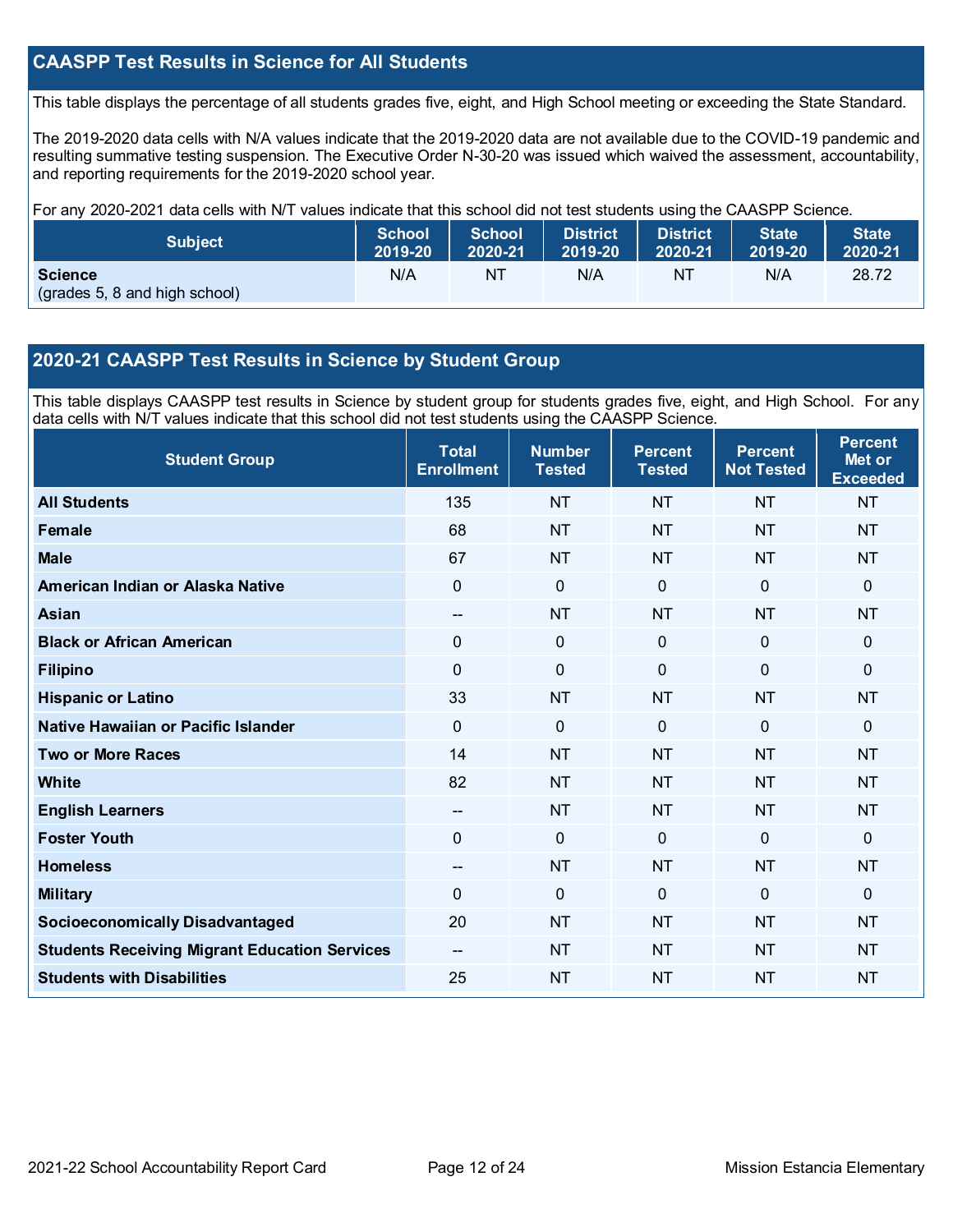## **B. Pupil Outcomes State Priority: Other Pupil Outcomes**

The SARC provides the following information relevant to the State priority: Other Pupil Outcomes (Priority 8): Pupil outcomes in the subject area of physical education.

## **2020-21 California Physical Fitness Test Results**

Due to the COVID-19 crisis, the Physical Fitness Test was suspended during the 2020-2021 school year and therefore no data are reported and each cell in this table is populated with "N/A."

| <b>Grade Level</b> | <b>Four of Six Fitness Standards</b> | Five of Six Fitness Standards   Six of Six Fitness Standards | Percentage of Students Meeting Percentage of Students Meeting Percentage of Students Meeting |
|--------------------|--------------------------------------|--------------------------------------------------------------|----------------------------------------------------------------------------------------------|
| Grade 5            | N/A                                  | N/A                                                          | N/A                                                                                          |
| Grade 7            | N/A                                  | N/A                                                          | N/A                                                                                          |
| Grade 9            | N/A                                  | N/A                                                          | N/A                                                                                          |

## **C. Engagement State Priority: Parental Involvement**

The SARC provides the following information relevant to the State priority: Parental Involvement (Priority 3): Efforts the school district makes to seek parent input in making decisions regarding the school district and at each school site.

### **2021-22 Opportunities for Parental Involvement**

Collaboration and community are an integral part of Mission Estancia's success. Parents can be found in countless classrooms, engaged in rewarding, meaningful work. Community members are invited to share their knowledge and experience, and connect our students to their greater world.

Mission Estancia has an active volunteer base. Volunteers regularly serve on the PTA (Parent Teacher Association), SSC (School Site Council), EEF (Encinitas Education Foundation), ELAC and various committees such as safety, wellness, technology, fun facilitator, and green team. Volunteers also help in classrooms, and assist in school activities and long-term projects.

\*Due to COVID-19 restrictions we are not able to have parent volunteers on campus. We still have a strong volunteer base, working from home, to support our students and teachers through such activities as virtual art lessons, at-home spirit activities and support with material preparation for the teachers.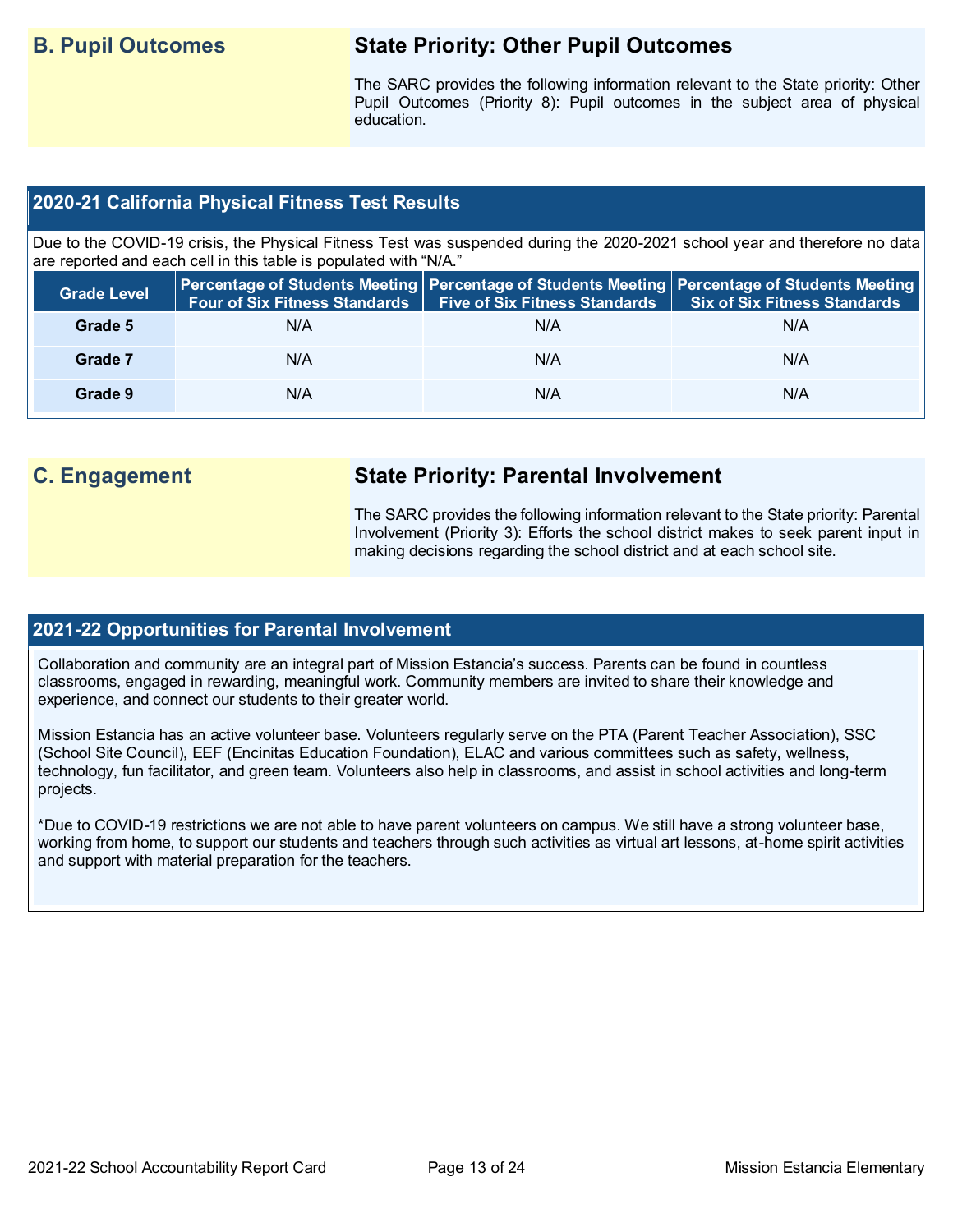## **2020-21 Chronic Absenteeism by Student Group**

| <b>Student Group</b>                                 | <b>Cumulative</b><br><b>Enrollment</b> | <b>Chronic</b><br><b>Absenteeism</b><br><b>Eligible Enrollment</b> | <b>Chronic</b><br><b>Absenteeism</b><br><b>Count</b> | <b>Chronic</b><br><b>Absenteeism</b><br><b>Rate</b> |
|------------------------------------------------------|----------------------------------------|--------------------------------------------------------------------|------------------------------------------------------|-----------------------------------------------------|
| <b>All Students</b>                                  | 933                                    | 889                                                                | 43                                                   | 4.8                                                 |
| <b>Female</b>                                        | 470                                    | 454                                                                | 19                                                   | 4.2                                                 |
| <b>Male</b>                                          | 463                                    | 435                                                                | 24                                                   | 5.5                                                 |
| American Indian or Alaska Native                     | 3                                      | $\mathbf{3}$                                                       | $\Omega$                                             | 0.0                                                 |
| <b>Asian</b>                                         | 56                                     | 55                                                                 | $\mathbf 0$                                          | 0.0                                                 |
| <b>Black or African American</b>                     | $6\phantom{1}$                         | $6\phantom{1}$                                                     | $\overline{2}$                                       | 33.3                                                |
| <b>Filipino</b>                                      | $\overline{7}$                         | $\overline{7}$                                                     | $\Omega$                                             | 0.0                                                 |
| <b>Hispanic or Latino</b>                            | 174                                    | 163                                                                | 16                                                   | 9.8                                                 |
| Native Hawaiian or Pacific Islander                  | $\overline{2}$                         | $\overline{2}$                                                     | $\Omega$                                             | 0.0                                                 |
| <b>Two or More Races</b>                             | 59                                     | 52                                                                 | 4                                                    | 7.7                                                 |
| <b>White</b>                                         | 611                                    | 587                                                                | 21                                                   | 3.6                                                 |
| <b>English Learners</b>                              | 50                                     | 48                                                                 | 7                                                    | 14.6                                                |
| <b>Foster Youth</b>                                  |                                        | $\mathbf{1}$                                                       | $\Omega$                                             | 0.0                                                 |
| <b>Homeless</b>                                      | $\overline{2}$                         | $\overline{2}$                                                     | $\Omega$                                             | 0.0                                                 |
| <b>Socioeconomically Disadvantaged</b>               | 114                                    | 109                                                                | 17                                                   | 15.6                                                |
| <b>Students Receiving Migrant Education Services</b> | 1                                      | $\mathbf{1}$                                                       | $\Omega$                                             | 0.0                                                 |
| <b>Students with Disabilities</b>                    | 167                                    | 160                                                                | 13                                                   | 8.1                                                 |

## **C. Engagement State Priority: School Climate**

The SARC provides the following information relevant to the State priority: School Climate (Priority 6):

- Pupil suspension rates;
- Pupil expulsion rates; and
- Other local measures on the sense of safety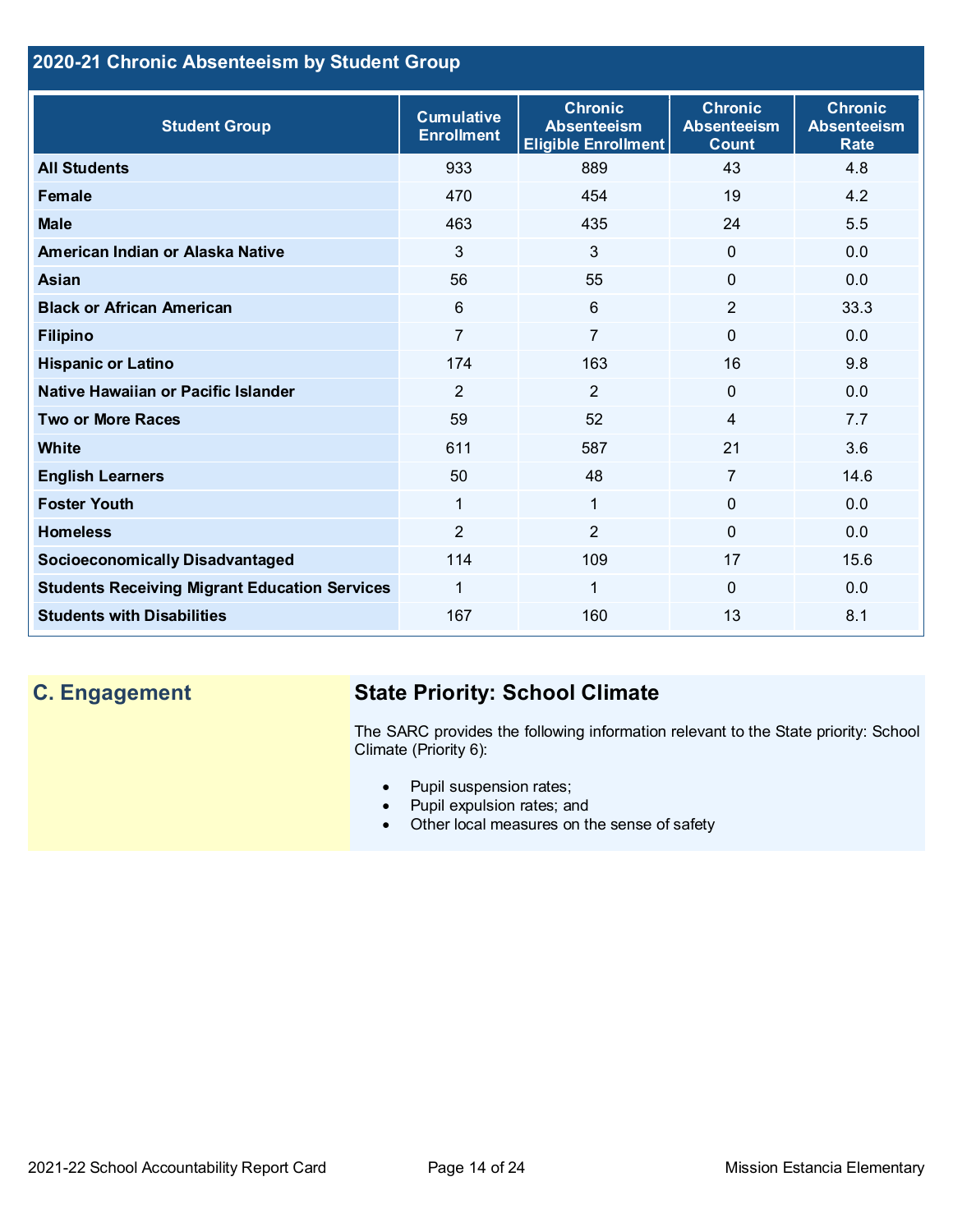## **Suspensions and Expulsions**

This table displays suspensions and expulsions data collected between July through June, each full school year respectively. Data collected during the 2020-21 school year may not be comparable to earlier years of this collection due to differences in learning mode instruction in response to the COVID-19 pandemic.

| Subject            | School<br>2018-19 | <b>School</b><br>2020-21 | <b>District</b><br>2018-19 | District<br>2020-21 | <b>State</b><br>2018-19 | <b>State</b><br>2020-21 |
|--------------------|-------------------|--------------------------|----------------------------|---------------------|-------------------------|-------------------------|
| <b>Suspensions</b> | 0.39              | 0.32                     | 0.20                       | 0.10                | 3.47                    | 0.20                    |
| <b>Expulsions</b>  | 0.00              | 0.00                     | 0.00                       | 0.00                | 0.08                    | 0.00                    |

This table displays suspensions and expulsions data collected between July through February, partial school year due to the COVID-19 pandemic. The 2019-2020 suspensions and expulsions rate data are not comparable to other year data because the 2019-2020 school year is a partial school year due to the COVID-19 crisis. As such, it would be inappropriate to make any comparisons in rates of suspensions and expulsions in the 2019-2020 school year compared to other school years.

| <b>Subject</b>     | <b>School</b><br>2019-20 | <b>District</b><br>2019-20 | <b>State</b><br>2019-20 |
|--------------------|--------------------------|----------------------------|-------------------------|
| <b>Suspensions</b> | 0.80                     | 0.18                       | 2.45                    |
| <b>Expulsions</b>  | 0.00                     | 0.00                       | 0.05                    |

## **2020-21 Suspensions and Expulsions by Student Group**

| <b>Student Group</b>                                 | <b>Suspensions Rate</b> | <b>Expulsions Rate</b> |
|------------------------------------------------------|-------------------------|------------------------|
| <b>All Students</b>                                  | 0.32                    | 0.00                   |
| Female                                               | 0.00                    | 0.00                   |
| <b>Male</b>                                          | 0.65                    | 0.00                   |
| American Indian or Alaska Native                     | 0.00                    | 0.00                   |
| Asian                                                | 0.00                    | 0.00                   |
| <b>Black or African American</b>                     | 0.00                    | 0.00                   |
| <b>Filipino</b>                                      | 0.00                    | 0.00                   |
| <b>Hispanic or Latino</b>                            | 0.57                    | 0.00                   |
| Native Hawaiian or Pacific Islander                  | 0.00                    | 0.00                   |
| <b>Two or More Races</b>                             | 0.00                    | 0.00                   |
| White                                                | 0.33                    | 0.00                   |
| <b>English Learners</b>                              | 2.00                    | 0.00                   |
| <b>Foster Youth</b>                                  | 0.00                    | 0.00                   |
| <b>Homeless</b>                                      | 0.00                    | 0.00                   |
| <b>Socioeconomically Disadvantaged</b>               | 1.75                    | 0.00                   |
| <b>Students Receiving Migrant Education Services</b> | 0.00                    | 0.00                   |
| <b>Students with Disabilities</b>                    | 0.00                    | 0.00                   |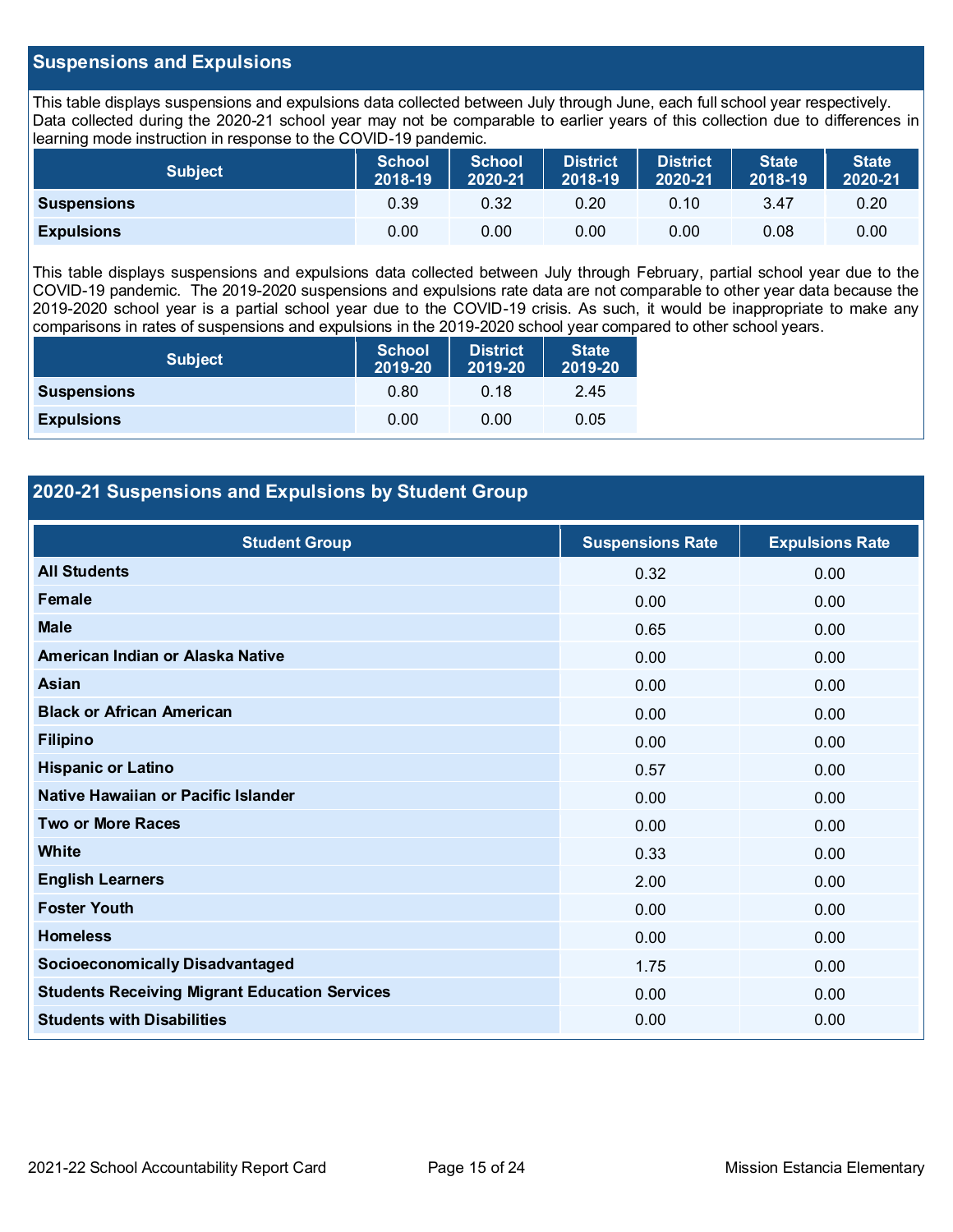### **2021-22 School Safety Plan**

Maintaining a safe, clean, and orderly environment is a top priority and essential to teaching and learning. The Comprehensive School Safety Plan (CSSP) is developed by Mission Estancia Elementary in consultation with local law enforcement/emergency preparedness staff, School Site Council (SSC) and Administrative Services in order to comply with Senate Bill 187. The CSSP includes: Annual Schools Safety Data, School Safety Policies and Procedures, Emergency Preparedness Procedures, and Emergency Plans and Protocols. It was most recently updated and reviewed in October 2021 and accepted by the Board of Trustees in November 2021.

We conduct regularly scheduled safety drills including fire, shelter-in-place, lockdown and earthquake. We practice evacuation procedures for fire, procedures for disaster preparedness, and to be ready to respond to the possibility of strangers or dangers on campus. Our district maintenance and site custodial personnel routinely check all play equipment for safety and make recommendations for proactive maintenance. To ensure safety during instructional hours, the perimeter gates of the site are locked immediately after entry each morning and reopened only at dismissal. During school hours, all visitors are required to present an ID for processing via our Raptor Visitor System. Additionally, our site is alarmed during non-school hours. To monitor all school sites, each school is equipped with surveillance cameras. We have a strong partnership with the San Diego County Sheriff's Department North Coastal Station in Encinitas, the Carlsbad Police Department and our Carlsbad School Resource Officers. All staff takes pride in our school and work together to maintain a well-kept and safe facility.

## **D. Other SARC Information Information Required in the SARC**

The information in this section is required to be in the SARC but is not included in the state priorities for LCFF.

### **2018-19 Elementary Average Class Size and Class Size Distribution**

This table displays the 2018-19 average class size and class size distribution. The columns titled "Number of Classes" indicates how many classes fall into each size category (a range of total students per class). The "Other" category is for multigrade level classes.

| <b>Grade Level</b> | <b>Average</b><br><b>Class Size</b> | 1-20 Students | Number of Classes with   Number of Classes with   Number of Classes with<br>21-32 Students | 33+ Students |
|--------------------|-------------------------------------|---------------|--------------------------------------------------------------------------------------------|--------------|
| ĸ                  | 19                                  |               |                                                                                            |              |
|                    | 24                                  |               |                                                                                            |              |
|                    | 18                                  |               |                                                                                            |              |
|                    | 22                                  |               | ⌒                                                                                          |              |
|                    | 29                                  |               |                                                                                            |              |
|                    | 29                                  |               |                                                                                            |              |
|                    | 25                                  |               |                                                                                            |              |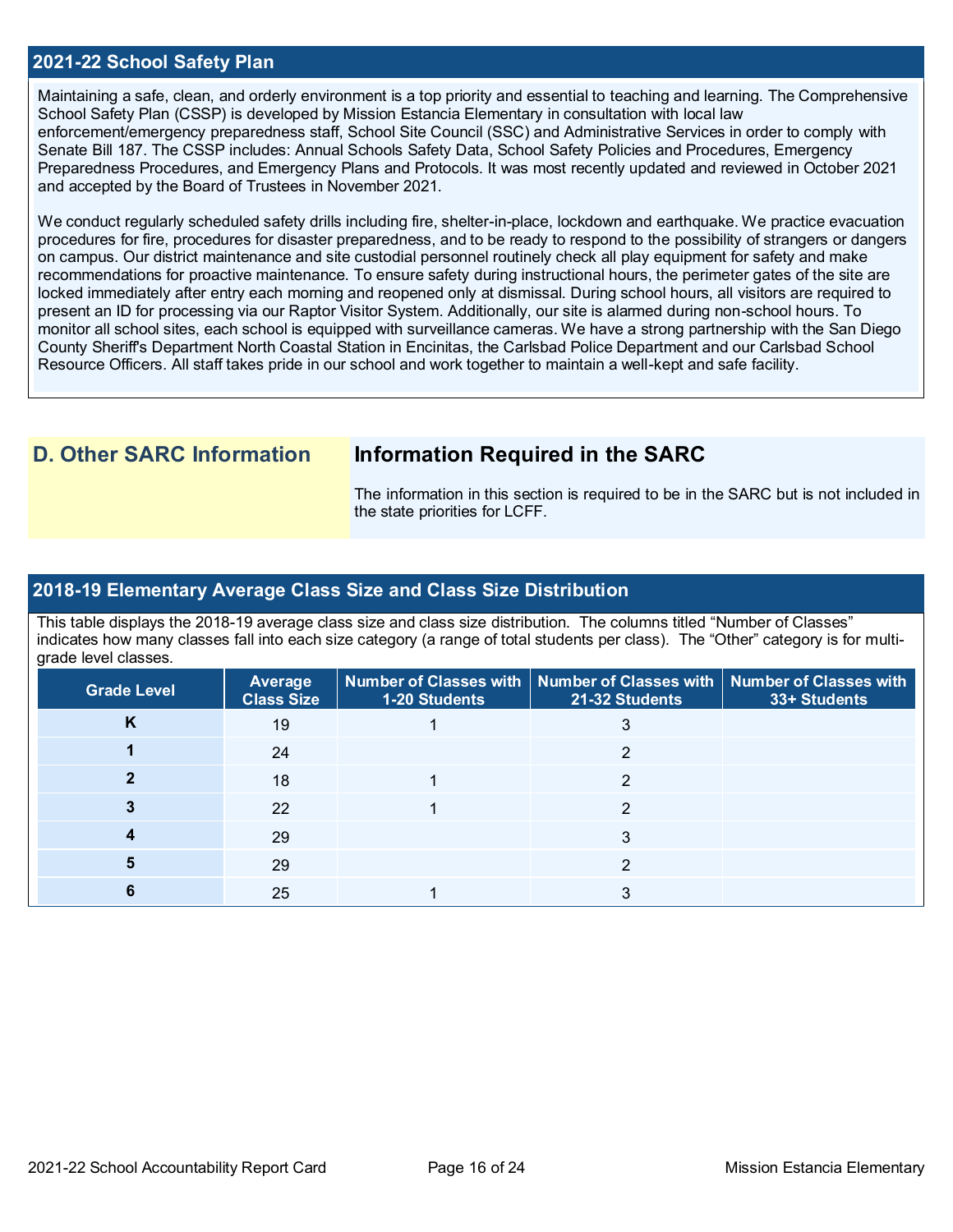## **2019-20 Elementary Average Class Size and Class Size Distribution**

This table displays the 2019-20 average class size and class size distribution. The columns titled "Number of Classes" indicates how many classes fall into each size category (a range of total students per class). The "Other" category is for multi-grade level classes.

| <b>Grade Level</b> | Average<br><b>Class Size</b> | 1-20 Students | Number of Classes with   Number of Classes with   Number of Classes with<br>21-32 Students | 33+ Students |
|--------------------|------------------------------|---------------|--------------------------------------------------------------------------------------------|--------------|
| K                  | 19                           |               |                                                                                            |              |
|                    | 27                           |               |                                                                                            |              |
|                    | 24                           |               | 3                                                                                          |              |
|                    | 23                           |               | 2                                                                                          |              |
|                    | 25                           |               | $\mathfrak{p}$                                                                             |              |
| 5                  | 23                           |               | າ                                                                                          |              |
| 6                  | 24                           |               | っ                                                                                          |              |
| <b>Other</b>       | 8                            | 3             |                                                                                            |              |

## **2020-21 Elementary Average Class Size and Class Size Distribution**

This table displays the 2020-21 average class size and class size distribution. The columns titled "Number of Classes" indicates how many classes fall into each size category (a range of total students per class). The "Other" category is for multi-grade level classes.

| <b>Grade Level</b> | Average<br><b>Class Size</b> | 1-20 Students | Number of Classes with   Number of Classes with   Number of Classes with<br>21-32 Students | 33+ Students |
|--------------------|------------------------------|---------------|--------------------------------------------------------------------------------------------|--------------|
| K                  | 20                           | 4             |                                                                                            |              |
|                    | 24                           |               | 3                                                                                          |              |
|                    | 22                           | າ             | າ                                                                                          |              |
|                    | 21                           | າ             | 3                                                                                          |              |
|                    | 30                           |               | ⌒                                                                                          |              |
| b                  | 43                           |               |                                                                                            |              |
| 6                  | 28                           |               | 4                                                                                          |              |
| <b>Other</b>       | 19                           |               | 4                                                                                          |              |

## **2020-21 Ratio of Pupils to Academic Counselor**

This table displays the ratio of pupils to Academic Counselor. One full time equivalent (FTE) equals one staff member working full time; one FTE could also represent two staff members who each work 50 percent of full time.

| <b>Title</b>                        | <b>Ratio</b> |
|-------------------------------------|--------------|
| <b>Pupils to Academic Counselor</b> |              |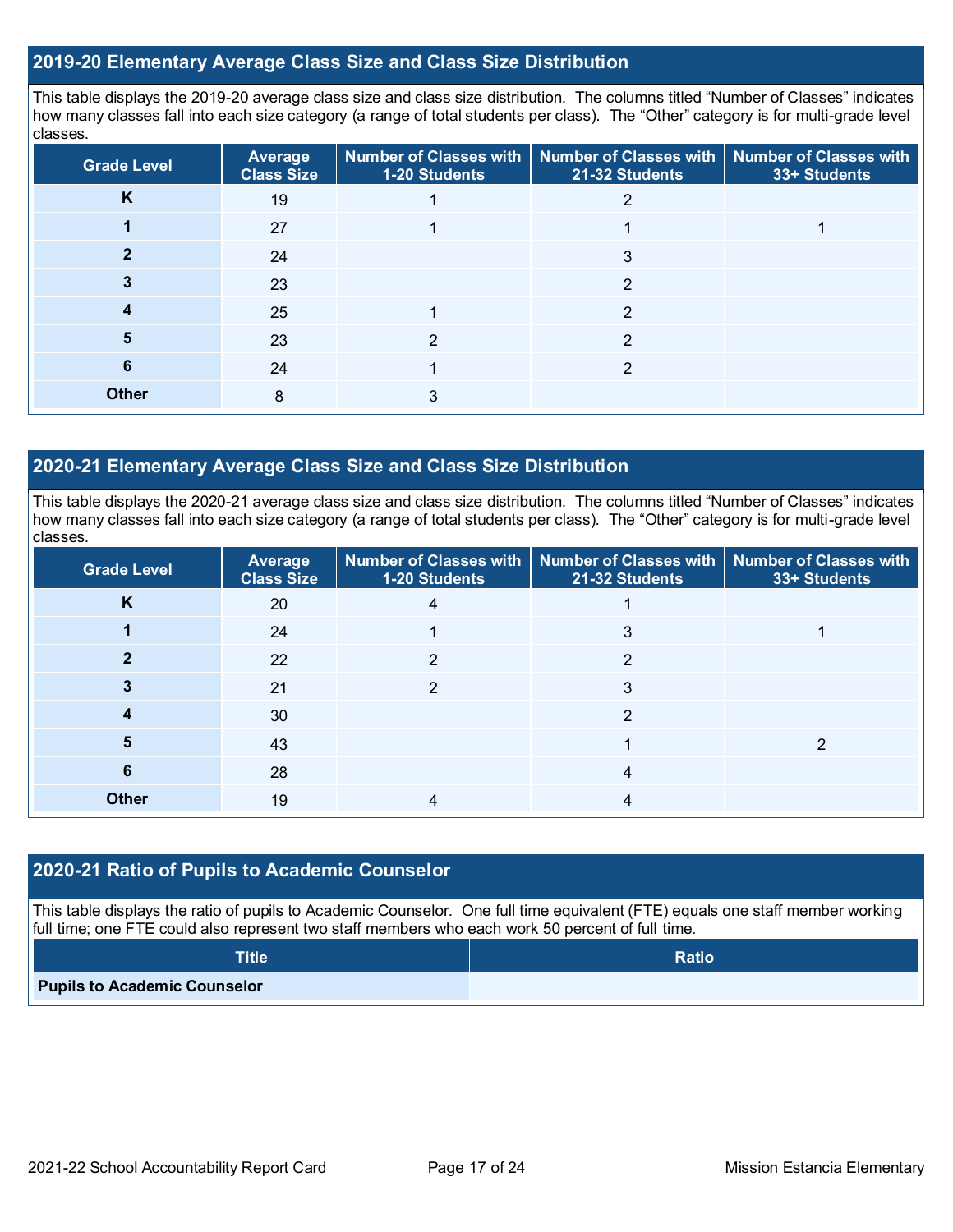## **2020-21 Student Support Services Staff**

This table displays the number of FTE support staff assigned to this school. One full time equivalent (FTE) equals one staff member working full time; one FTE could also represent two staff members who each work 50 percent of full time.

| <b>Title</b>                                                         | <b>Number of FTE Assigned to School</b> |
|----------------------------------------------------------------------|-----------------------------------------|
| <b>Counselor (Academic, Social/Behavioral or Career Development)</b> | $\mathbf{0}$                            |
| Library Media Teacher (Librarian)                                    | $\mathbf{0}$                            |
| <b>Library Media Services Staff (Paraprofessional)</b>               | $\mathbf{0}$                            |
| <b>Psychologist</b>                                                  |                                         |
| <b>Social Worker</b>                                                 | $\mathbf{0}$                            |
| <b>Speech/Language/Hearing Specialist</b>                            | 1.4                                     |
| <b>Resource Specialist (non-teaching)</b>                            | 0.3                                     |
| <b>Other</b>                                                         | 3.5                                     |

## **2019-20 Expenditures Per Pupil and School Site Teacher Salaries**

This table displays the 2019-20 expenditures per pupil and average teach salary for this school. Cells with N/A values do not require data.

| <b>Level</b>                                         | <b>Total</b><br><b>Expenditures</b><br><b>Per Pupil</b> | <b>Expenditures</b><br><b>Per Pupil</b><br>(Restricted) | <b>Expenditures</b><br><b>Per Pupil</b><br>(Unrestricted) | Average<br><b>Teacher</b><br><b>Salary</b> |
|------------------------------------------------------|---------------------------------------------------------|---------------------------------------------------------|-----------------------------------------------------------|--------------------------------------------|
| <b>School Site</b>                                   | \$13,906.48                                             | \$5,514.23                                              | \$8,392.25                                                | \$82,111.00                                |
| <b>District</b>                                      | N/A                                                     | N/A                                                     | \$8,742.21                                                | \$87,014                                   |
| <b>Percent Difference - School Site and District</b> | N/A                                                     | N/A                                                     | $-4.1$                                                    | $-5.8$                                     |
| <b>State</b>                                         |                                                         |                                                         | \$8,444                                                   | \$85,863                                   |
| <b>Percent Difference - School Site and State</b>    | N/A                                                     | N/A                                                     | $-0.6$                                                    | $-4.5$                                     |

## **2020-21 Types of Services Funded**

In addition to general fund State funding, Encinitas Union School District receives State and Federal categorical funding for special programs that include categorical, special education and support programs such as Special Education, Title I, Title II and Title III, where applicable, Mental Health and Instructional Materials.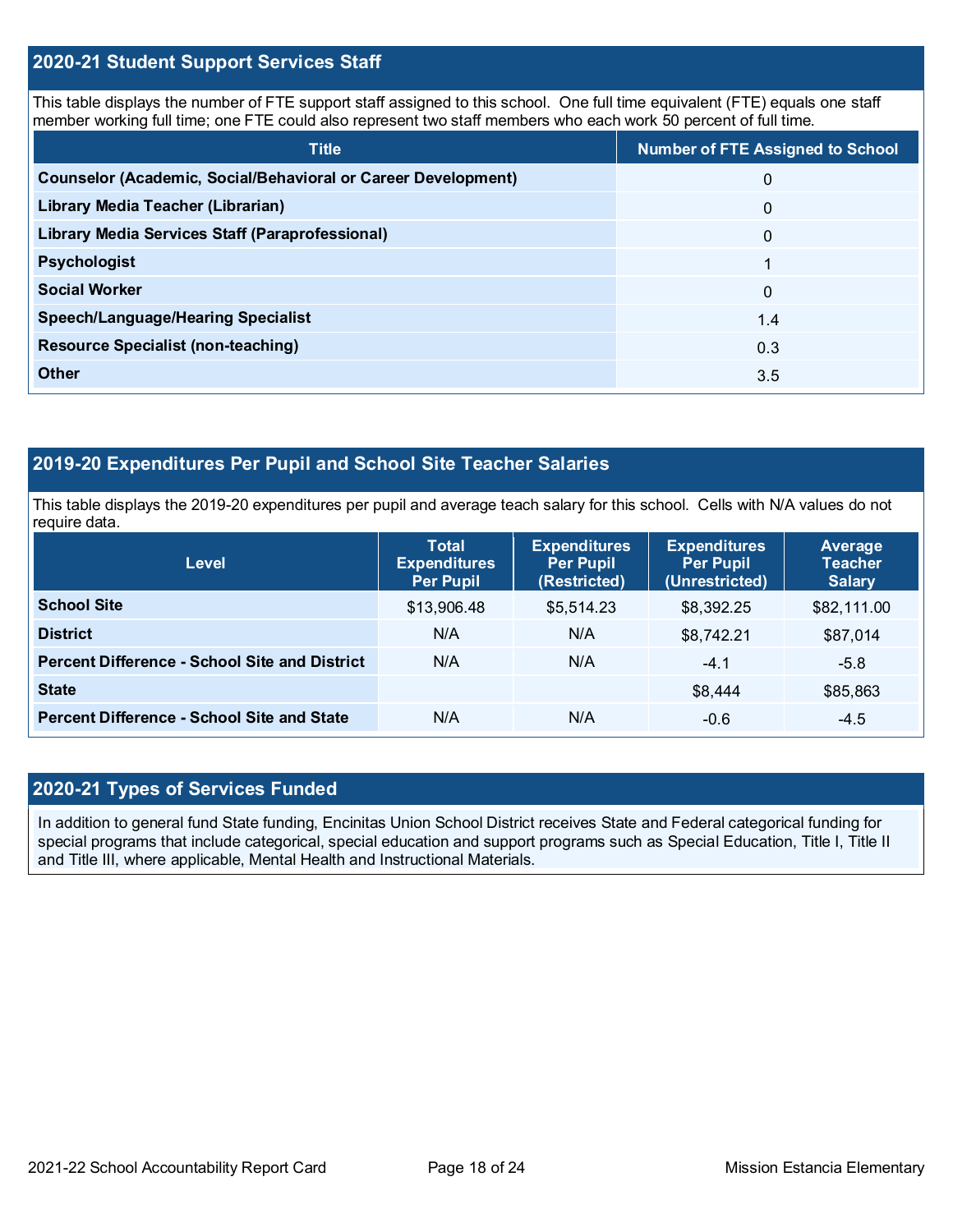## **2019-20 Teacher and Administrative Salaries**

This table displays the 2019-20 Teacher and Administrative salaries. For detailed information on salaries, see the CDE Certification Salaries & Benefits web page at [http://www.cde.ca.gov/ds/fd/cs/.](http://www.cde.ca.gov/ds/fd/cs/)

| Category                                             | <b>District</b><br><b>Amount</b> | <b>State Average</b><br>for Districts<br>in Same Category |
|------------------------------------------------------|----------------------------------|-----------------------------------------------------------|
| <b>Beginning Teacher Salary</b>                      | \$48,084                         | \$52,060                                                  |
| <b>Mid-Range Teacher Salary</b>                      | \$79,249                         | \$84,043                                                  |
| <b>Highest Teacher Salary</b>                        | \$117,538                        | \$107,043                                                 |
| <b>Average Principal Salary (Elementary)</b>         | \$139,665                        | \$133,582                                                 |
| <b>Average Principal Salary (Middle)</b>             | \$0                              | \$138,803                                                 |
| <b>Average Principal Salary (High)</b>               | \$0                              | \$133,845                                                 |
| <b>Superintendent Salary</b>                         | \$225,000                        | \$240,628                                                 |
| <b>Percent of Budget for Teacher Salaries</b>        | 41%                              | 35%                                                       |
| <b>Percent of Budget for Administrative Salaries</b> | 6%                               | 5%                                                        |

#### **Professional Development**

In Encinitas teachers participate in professional development at least once per month. Four months are dedicated to districtwide training, while six months are dedicated to school specific training. Teachers also participate in choice and extended learning opportunities, weekly collaboration and planning, as well as individual professional development around personalized learning topics. In 2021-22 all staff completed nine hours of Equity Professional Learning, focused on Identity, Joy, and Representation. Our teachers have also had opportunities to attend district workshops on digital citizenship, digital and print curriculum and programs, CGI, and more.

This table displays the number of school days dedicated to staff development and continuous improvement.

| <b>Subiect</b> \                                                                |    |  |
|---------------------------------------------------------------------------------|----|--|
| Number of school days dedicated to Staff Development and Continuous Improvement | 16 |  |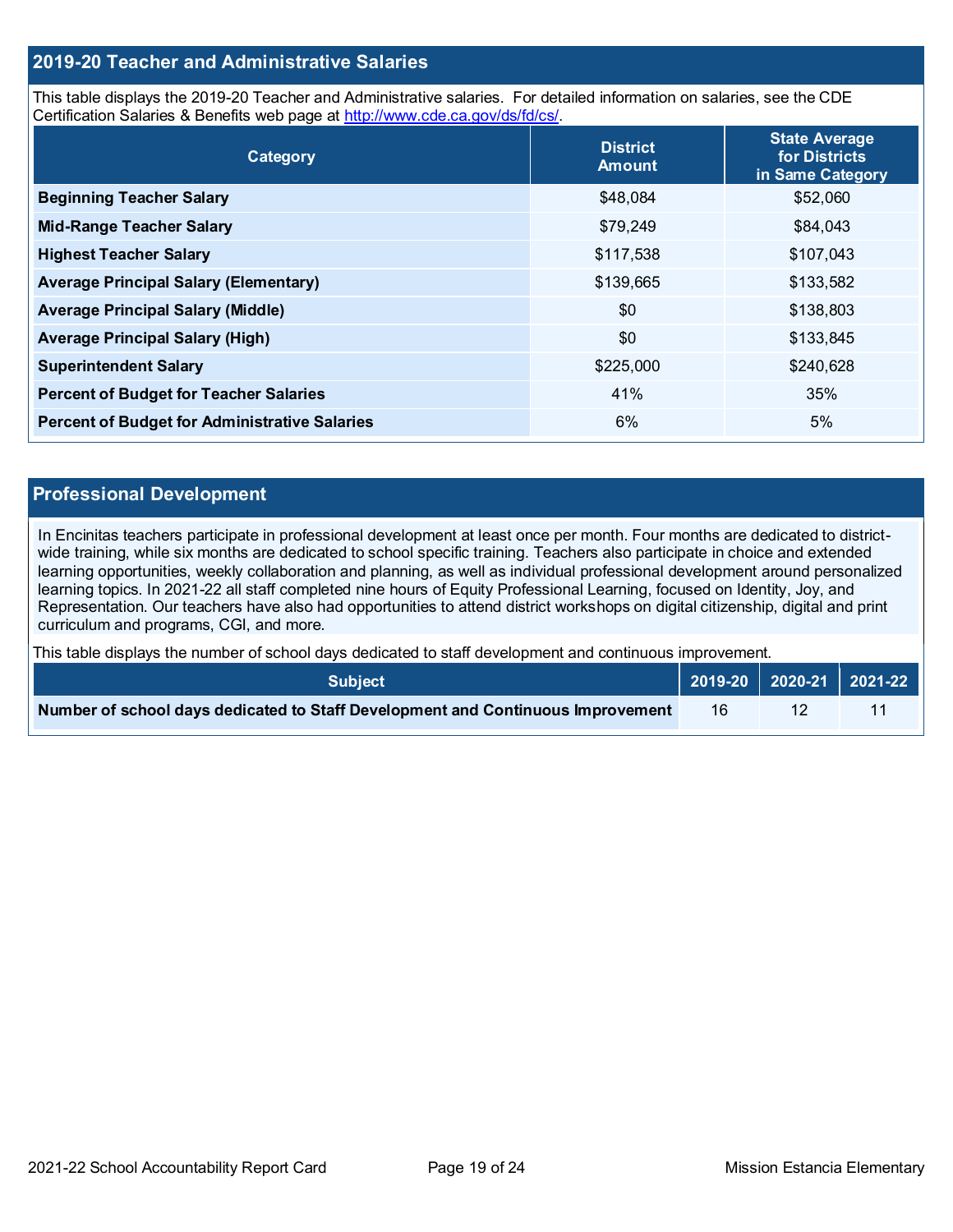# **Encinitas Union Elementary School District 2020-21 Local Accountability Report Card (LARC) Addendum**

## **Local Accountability Report Card (LARC) Addendum**

**2020-21 Local Accountability Report Card (LARC) Addendum Overview**



On July 14, 2021, the California State Board of Education (SBE) determined that the California Department of Education (CDE) will use the SARC as the mechanism to conduct a one-time data collection of the LEA-level aggregate test results of all school's local assessments administered during the 2020–2021 school year in order to meet the federal Every Students Succeeds Act (ESSA) reporting requirement for the Local Educational Agency Accountability Report Cards (LARCs).

Each local educational agency (LEA) is responsible for preparing and posting their annual LARC in accordance with the federal ESSA. As a courtesy, the CDE prepares and posts the LARCs on behalf of all LEAs.

Only for the 2020–2021 school year and the 2020–2021 LARCs, LEAs are required to report their aggregate local assessments test results at the LEA-level to the CDE by populating the tables below via the SARC. These data will be used to meet the LEAs' federal requirement for their LARCs. Note that it is the responsibility of the school and LEA to ensure that all student privacy and suppression rules are in place when reporting data in Tables 3 and 4 in the Addendum, as applicable.

The tables below are not part of the SBE approved 2020–2021 SARC template but rather are the mechanism by which these required data will be collected from LEAs.

For purposes of the LARC and the following tables, an LEA is defined as a school district, a county office of education, or a direct funded charter school.

| <b>2021-22 District Contact Information</b> |                                                         |  |  |  |
|---------------------------------------------|---------------------------------------------------------|--|--|--|
| <b>District Name</b>                        | <b>Encinitas Union Elementary School District</b>       |  |  |  |
| <b>Phone Number</b>                         | 760.944.4300                                            |  |  |  |
| Superintendent                              | Andrée Grey                                             |  |  |  |
| <b>Email Address</b>                        | Andrée.Grey@eusd.net                                    |  |  |  |
| <b>District Website Address</b>             | https://www.eusd.net/our-district/school-accountability |  |  |  |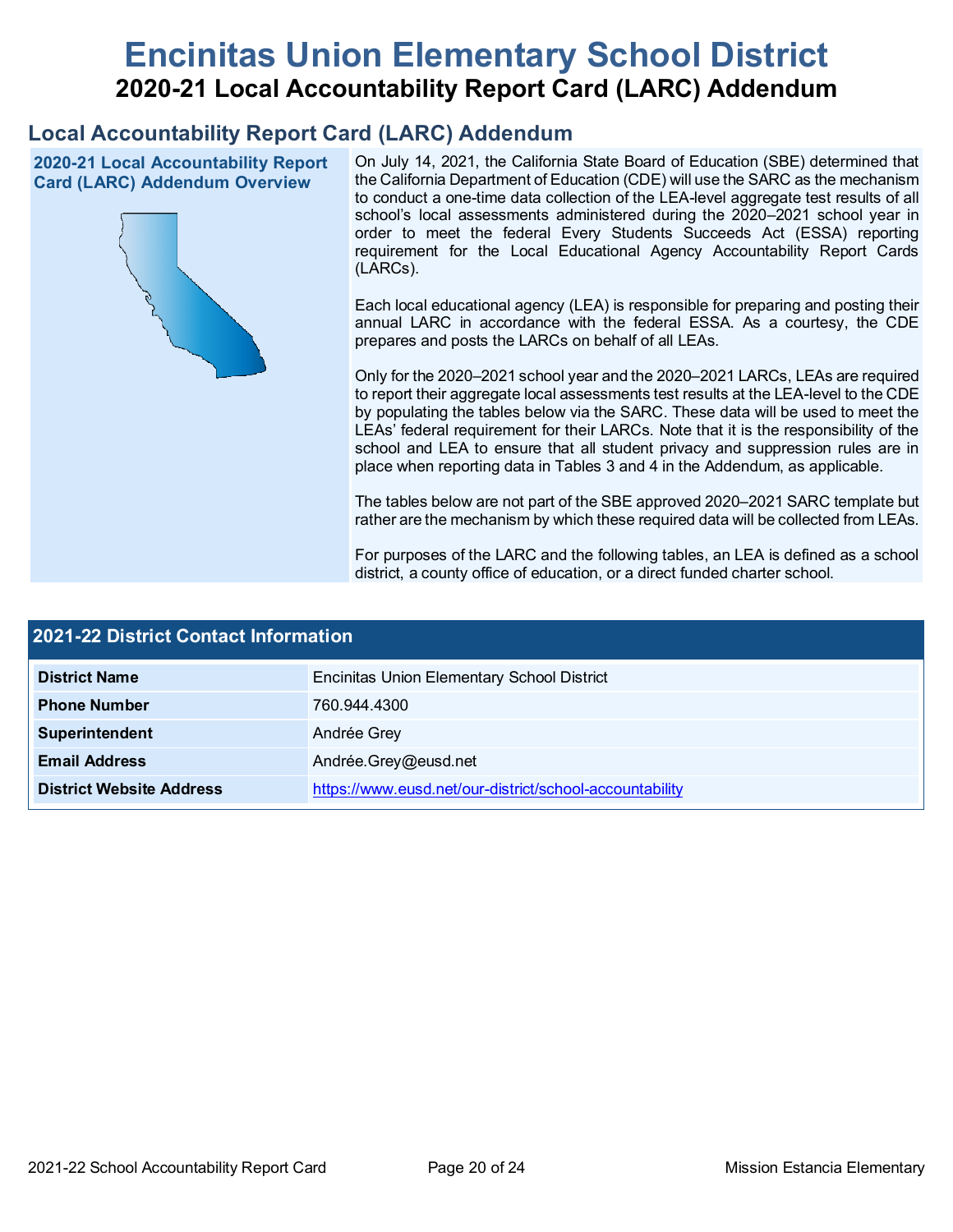## **2020-21 CAASPP Test Results in ELA by Student Group**

This table displays CAASPP test results in ELA by student group for students grades three through eight and grade eleven taking and completing a state-administered assessment. The CDE will populate this table for schools in cases where the school administered the CAASPP assessment. In cases where the school administered a local assessment instead of CAASPP, the CDE will populate this table with "NT" values, meaning this school did not test students using the CAASPP. See the local assessment(s) table for more information.

| <b>CAASPP</b><br><b>Student Groups</b>               | <b>CAASPP</b><br><b>Total</b><br><b>Enrollment</b> | <b>CAASPP</b><br><b>Number</b><br><b>Tested</b> | <b>CAASPP</b><br><b>Percent</b><br><b>Tested</b> | <b>CAASPP</b><br><b>Percent</b><br><b>Not Tested</b> | <b>CAASPP</b><br><b>Percent</b><br>Met or<br><b>Exceeded</b> |
|------------------------------------------------------|----------------------------------------------------|-------------------------------------------------|--------------------------------------------------|------------------------------------------------------|--------------------------------------------------------------|
| <b>All Students</b>                                  | 2938                                               | 1                                               | 0.03                                             | 99.97                                                | --                                                           |
| <b>Female</b>                                        | 1350                                               | $\pmb{0}$                                       | 0.00                                             | 100.00                                               | --                                                           |
| <b>Male</b>                                          | 1588                                               | 1                                               | 0.06                                             | 99.94                                                | --                                                           |
| American Indian or Alaska Native                     | 17                                                 | $\mathbf 0$                                     |                                                  | 100.00                                               | --                                                           |
| <b>Asian</b>                                         | 121                                                | 0                                               | 0.00                                             | 100.00                                               | --                                                           |
| <b>Black or African American</b>                     | 20                                                 | $\mathbf 0$                                     | 0.00                                             | 100.00                                               | --                                                           |
| <b>Filipino</b>                                      | 25                                                 | $\mathbf 0$                                     | 0.00                                             | 100.00                                               |                                                              |
| <b>Hispanic or Latino</b>                            | 640                                                | $\mathbf 0$                                     | 0.00                                             | 100.00                                               | --                                                           |
| Native Hawaiian or Pacific Islander                  | --                                                 | --                                              | --                                               | --                                                   | --                                                           |
| <b>Two or More Races</b>                             | 148                                                | 0                                               | 0.00                                             | 100.00                                               | --                                                           |
| <b>White</b>                                         | 1962                                               | $\mathbf{1}$                                    | 0.05                                             | 99.95                                                |                                                              |
| <b>English Learners</b>                              | 263                                                | $\mathbf 0$                                     | 0.00                                             | 100.00                                               |                                                              |
| <b>Foster Youth</b>                                  | $\overline{\phantom{m}}$                           | $\overline{\phantom{a}}$                        | $\overline{\phantom{a}}$                         | $-$                                                  | $\mathbf{m}$                                                 |
| <b>Homeless</b>                                      | 20                                                 | $\mathbf 0$                                     | 0.00                                             | 100.00                                               | --                                                           |
| <b>Military</b>                                      | 13                                                 | 0                                               | 0.00                                             | 100.00                                               | --                                                           |
| <b>Socioeconomically Disadvantaged</b>               | 508                                                | $\mathbf 0$                                     | 0.00                                             | 100.00                                               | --                                                           |
| <b>Students Receiving Migrant Education Services</b> |                                                    | --                                              |                                                  |                                                      |                                                              |
| <b>Students with Disabilities</b>                    | 511                                                | $\mathbf{1}$                                    | 0.20                                             | 99.80                                                | $\qquad \qquad \qquad \qquad$                                |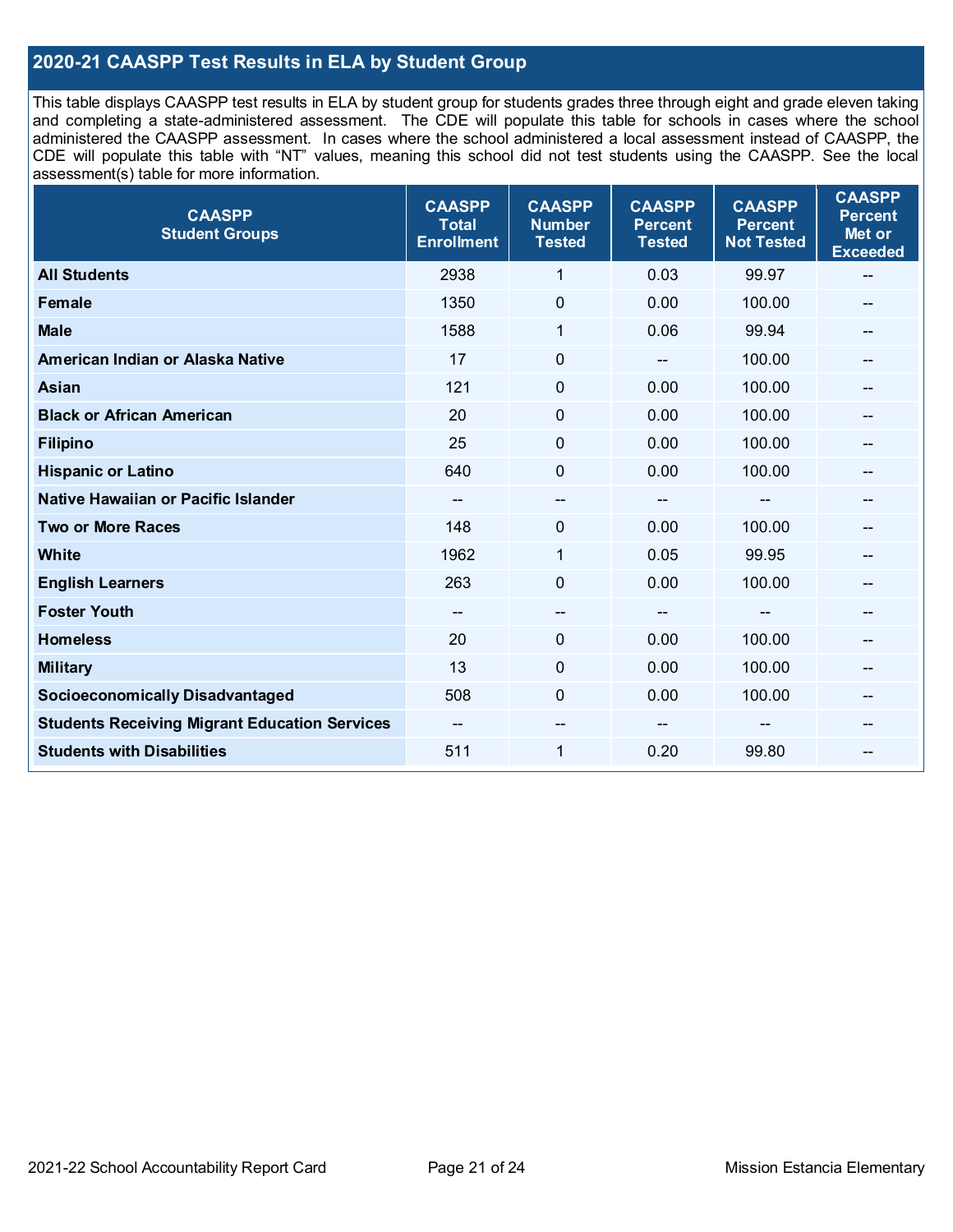## **2020-21 CAASPP Test Results in Math by Student Group**

This table displays CAASPP test results in Math by student group for students grades three through eight and grade eleven taking and completing a state-administered assessment. The CDE will populate this table for schools in cases where the school administered the CAASPP assessment. In cases where the school administered a local assessment instead of CAASPP, the CDE will populate this table with "NT" values, meaning this school did not test students using the CAASPP. See the local assessment(s) table for more information.

| <b>CAASPP</b><br><b>Student Groups</b>               | <b>CAASPP</b><br><b>Total</b><br><b>Enrollment</b> | <b>CAASPP</b><br><b>Number</b><br><b>Tested</b> | <b>CAASPP</b><br><b>Percent</b><br><b>Tested</b> | <b>CAASPP</b><br><b>Percent</b><br><b>Not Tested</b> | <b>CAASPP</b><br><b>Percent</b><br>Met or<br><b>Exceeded</b> |
|------------------------------------------------------|----------------------------------------------------|-------------------------------------------------|--------------------------------------------------|------------------------------------------------------|--------------------------------------------------------------|
| <b>All Students</b>                                  | 2938                                               | $\mathbf{1}$                                    | 0.03                                             | 99.97                                                | --                                                           |
| <b>Female</b>                                        | 1350                                               | $\mathbf 0$                                     | 0.00                                             | 100.00                                               |                                                              |
| <b>Male</b>                                          | 1588                                               | 1                                               | 0.06                                             | 99.94                                                | $-$                                                          |
| American Indian or Alaska Native                     | 17                                                 | 0                                               | --                                               | 100.00                                               | --                                                           |
| <b>Asian</b>                                         | 121                                                | 0                                               | 0.00                                             | 100.00                                               | --                                                           |
| <b>Black or African American</b>                     | 20                                                 | $\mathbf{0}$                                    | 0.00                                             | 100.00                                               |                                                              |
| <b>Filipino</b>                                      | 25                                                 | $\mathbf 0$                                     | 0.00                                             | 100.00                                               |                                                              |
| <b>Hispanic or Latino</b>                            | 640                                                | 0                                               | 0.00                                             | 100.00                                               | $\overline{\phantom{a}}$                                     |
| Native Hawaiian or Pacific Islander                  | $\overline{\phantom{a}}$                           | --                                              | --                                               | --                                                   | --                                                           |
| <b>Two or More Races</b>                             | 148                                                | 0                                               | 0.00                                             | 100.00                                               | --                                                           |
| <b>White</b>                                         | 1962                                               | 1                                               | 0.05                                             |                                                      |                                                              |
| <b>English Learners</b>                              | 263                                                | $\mathbf 0$                                     | 0.00                                             | 100.00                                               |                                                              |
| <b>Foster Youth</b>                                  | $\overline{\phantom{a}}$                           | $\hspace{0.05cm}$ – $\hspace{0.05cm}$           | $\overline{\phantom{a}}$                         | $\hspace{0.05cm}$ – $\hspace{0.05cm}$                | --                                                           |
| <b>Homeless</b>                                      | 20                                                 | 0                                               | 0.00                                             | 100.00                                               | --                                                           |
| <b>Military</b>                                      | 13                                                 | 0                                               | 0.00                                             | 100.00                                               |                                                              |
| <b>Socioeconomically Disadvantaged</b>               | 508                                                | 0                                               | 0.00                                             | 100.00                                               | --                                                           |
| <b>Students Receiving Migrant Education Services</b> | $\overline{\phantom{a}}$                           | --                                              |                                                  |                                                      |                                                              |
| <b>Students with Disabilities</b>                    | 511                                                | 1                                               | 0.20                                             | 99.80                                                | $-$                                                          |

## **2020-21 Local Assessment Test Results in ELA by Student Group**

This table displays Local Assessment test results in ELA by student group for students grades three through eight and grade eleven. LEAs/schools will populate this table for schools in cases where the school administered a local assessment. In cases where the school administered the CAASPP assessment, LEAs/schools will populate this table with "N/A" values in all cells, meaning this table is Not Applicable for this school.

| <b>iReady</b><br><b>Student Groups</b> | <b>iReady</b><br><b>Total</b><br><b>Enrollment</b> | <b>iReady</b><br><b>Number</b><br><b>Tested</b> | <b>iReady</b><br><b>Percent</b><br><b>Tested</b> | <b>iReady</b><br><b>Percent</b><br><b>Not Tested</b> | <b>iReady</b><br><b>Percent</b><br>At or Above<br><b>Grade Level</b> |
|----------------------------------------|----------------------------------------------------|-------------------------------------------------|--------------------------------------------------|------------------------------------------------------|----------------------------------------------------------------------|
| <b>All Students</b>                    | 2929                                               | 2794                                            | 95.39                                            | 4.61                                                 | 74.91                                                                |
| Female                                 | 1349                                               | 1278                                            | 94.74                                            | 5.26                                                 | 78.25                                                                |
| <b>Male</b>                            | 1578                                               | 1516                                            | 96.07                                            | 3.93                                                 | 72.1                                                                 |
| American Indian or Alaska Native       | 17                                                 | 16                                              | 94.12                                            | 5.88                                                 | 62.5                                                                 |
| <b>Asian</b>                           | 122                                                | 117                                             | 95.9                                             | 4.1                                                  | 89.74                                                                |

2021-22 School Accountability Report Card Page 22 of 24 Mission Estancia Elementary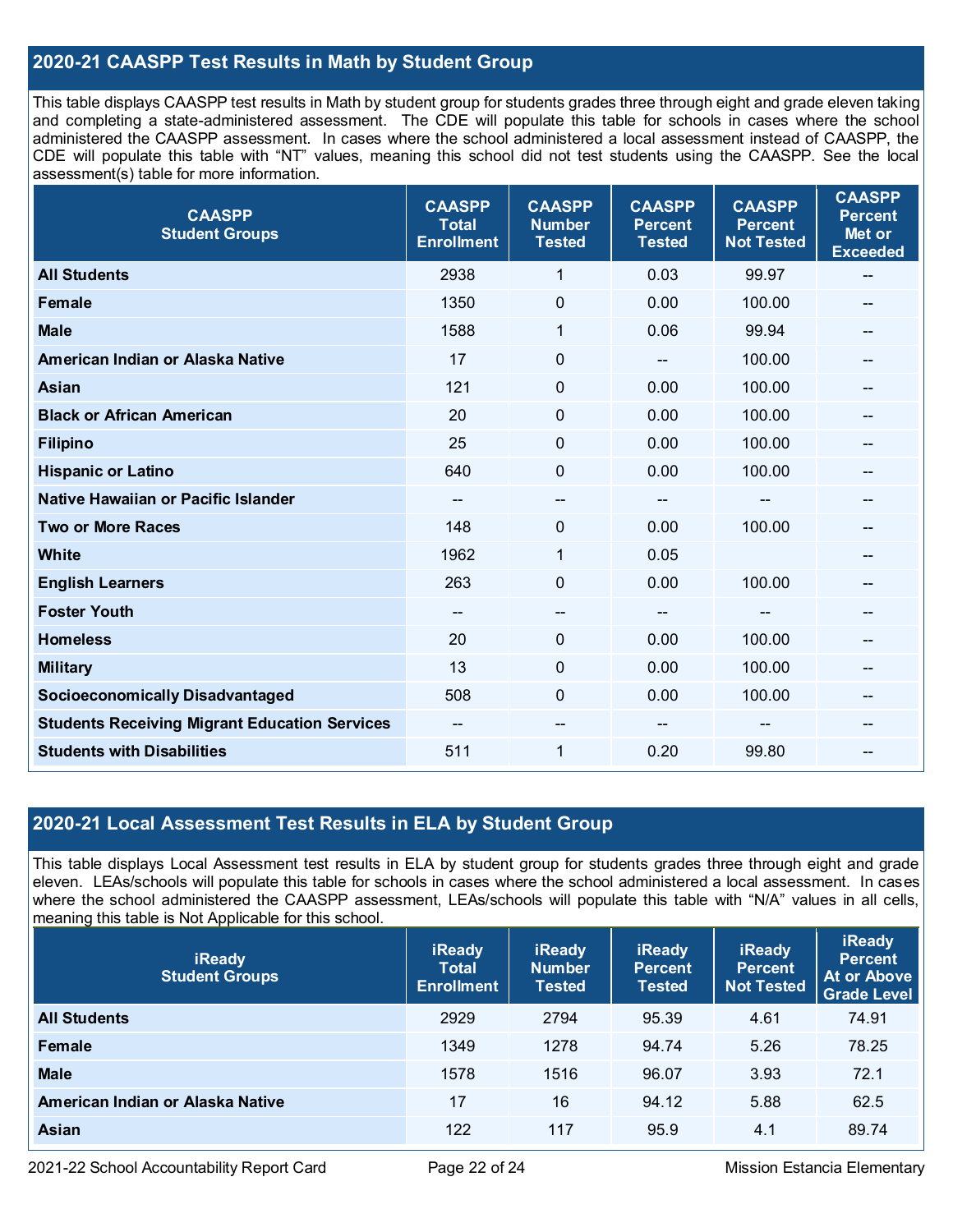| <b>Black or African American</b>                                                           | 20                                               | 18                                            | 90                                             | 10                                                 | 61.11                                                              |  |
|--------------------------------------------------------------------------------------------|--------------------------------------------------|-----------------------------------------------|------------------------------------------------|----------------------------------------------------|--------------------------------------------------------------------|--|
| <b>Filipino</b>                                                                            | 26                                               | 23                                            | 88.46                                          | 11.54                                              | 69.57                                                              |  |
| <b>Hispanic or Latino</b>                                                                  | 638                                              | 609                                           | 95.45                                          | 4.55                                               | 52.38                                                              |  |
| Native Hawaiian or Pacific Islander                                                        | 5                                                | $\overline{4}$                                | --                                             | --                                                 | --                                                                 |  |
| <b>Two or More Races</b>                                                                   | 129                                              | 121                                           | 93.8                                           | 6.2                                                | 81.82                                                              |  |
| White                                                                                      | 1954                                             | 1872                                          | 95.8                                           | 4.2                                                | 81.04                                                              |  |
| <b>English Learners</b>                                                                    | 250                                              | 233                                           | 93.2                                           | 6.8                                                | 16.74                                                              |  |
| <b>Homeless</b>                                                                            | 7                                                | 6                                             | --                                             | $-$                                                |                                                                    |  |
| <b>Socioeconomically Disadvantaged</b>                                                     | 382                                              | 354                                           | 92.67                                          | 7.33                                               | 41.81                                                              |  |
| <b>Students Receiving Migrant Education Services</b>                                       | 8                                                | $\overline{7}$                                |                                                | $\qquad \qquad -$                                  | --                                                                 |  |
| <b>Students with Disabilities</b>                                                          | 570                                              | 525                                           | 92.11                                          | 7.89                                               | 47.81                                                              |  |
| <b>STAR</b><br><b>Student Groups</b>                                                       | <b>STAR</b><br><b>Total</b><br><b>Enrollment</b> | <b>STAR</b><br><b>Number</b><br><b>Tested</b> | <b>STAR</b><br><b>Percent</b><br><b>Tested</b> | <b>STAR</b><br><b>Percent</b><br><b>Not Tested</b> | <b>STAR</b><br><b>Percent</b><br>At or Above<br><b>Grade Level</b> |  |
| <b>All Students</b>                                                                        | 2929                                             | 3                                             |                                                |                                                    |                                                                    |  |
| <b>Male</b>                                                                                | 1578                                             | $\mathbf{1}$                                  |                                                | $\qquad \qquad -$                                  | --                                                                 |  |
| <b>Hispanic or Latino</b>                                                                  | 638                                              | $\mathbf{1}$                                  |                                                | $-$                                                | --                                                                 |  |
| <b>Students with Disabilities</b>                                                          | 570                                              | 1                                             | $\qquad \qquad -$                              | $- -$                                              | --                                                                 |  |
| *At or above the grade-level standard in the context of the local assessment administered. |                                                  |                                               |                                                |                                                    |                                                                    |  |

# **2020-21 Local Assessment Test Results in Math by Student Group**

This table displays Local Assessment test results in Math by student group for students grades three through eight and grade eleven. LEAs/schools will populate this table for schools in cases where the school administered a local assessment. In cases where the school administered the CAASPP assessment, LEAs/schools will populate this table with "N/A" values in all cells, meaning this table is Not Applicable for this school.

| <b>iReady</b><br><b>Student Groups</b> | <b>iReady</b><br><b>Total</b><br><b>Enrollment</b> | <b>iReady</b><br><b>Number</b><br><b>Tested</b> | <b>iReady</b><br><b>Percent</b><br><b>Tested</b> | <b>iReady</b><br><b>Percent</b><br><b>Not Tested</b> | <b>iReady</b><br><b>Percent</b><br><b>At or Above</b><br><b>Grade Level</b> |
|----------------------------------------|----------------------------------------------------|-------------------------------------------------|--------------------------------------------------|------------------------------------------------------|-----------------------------------------------------------------------------|
| <b>All Students</b>                    | 2929                                               | 2812                                            | 96.01                                            | 3.99                                                 | 58.78                                                                       |
| Female                                 | 1349                                               | 1285                                            | 95.26                                            | 4.74                                                 | 54.94                                                                       |
| <b>Male</b>                            | 1578                                               | 1527                                            | 96.77                                            | 3.23                                                 | 62.02                                                                       |
| American Indian or Alaska Native       | 17                                                 | 17                                              | 100                                              |                                                      | 35.29                                                                       |
| Asian                                  | 122                                                | 118                                             | 96.72                                            | 3.28                                                 | 77.97                                                                       |
| <b>Black or African American</b>       | 20                                                 | 18                                              | 90                                               | 10                                                   | 38.89                                                                       |
| <b>Filipino</b>                        | 26                                                 | 23                                              | 88.46                                            | 11.54                                                | 56.52                                                                       |
| <b>Hispanic or Latino</b>              | 638                                                | 622                                             | 97.49                                            | 2.51                                                 | 34.08                                                                       |
| Native Hawaiian or Pacific Islander    | 5                                                  | 4                                               | $\overline{\phantom{m}}$                         | --                                                   | --                                                                          |
| <b>Two or More Races</b>               | 129                                                | 123                                             | 95.35                                            | 4.65                                                 | 68.29                                                                       |
| <b>White</b>                           | 1954                                               | 1872                                            | 95.8                                             | 4.2                                                  | 65.49                                                                       |
| <b>English Learners</b>                | 250                                                | 239                                             | 95.6                                             | 4.4                                                  | 12.13                                                                       |
| <b>Homeless</b>                        | 7                                                  | 6                                               | $- -$                                            | --                                                   | --                                                                          |